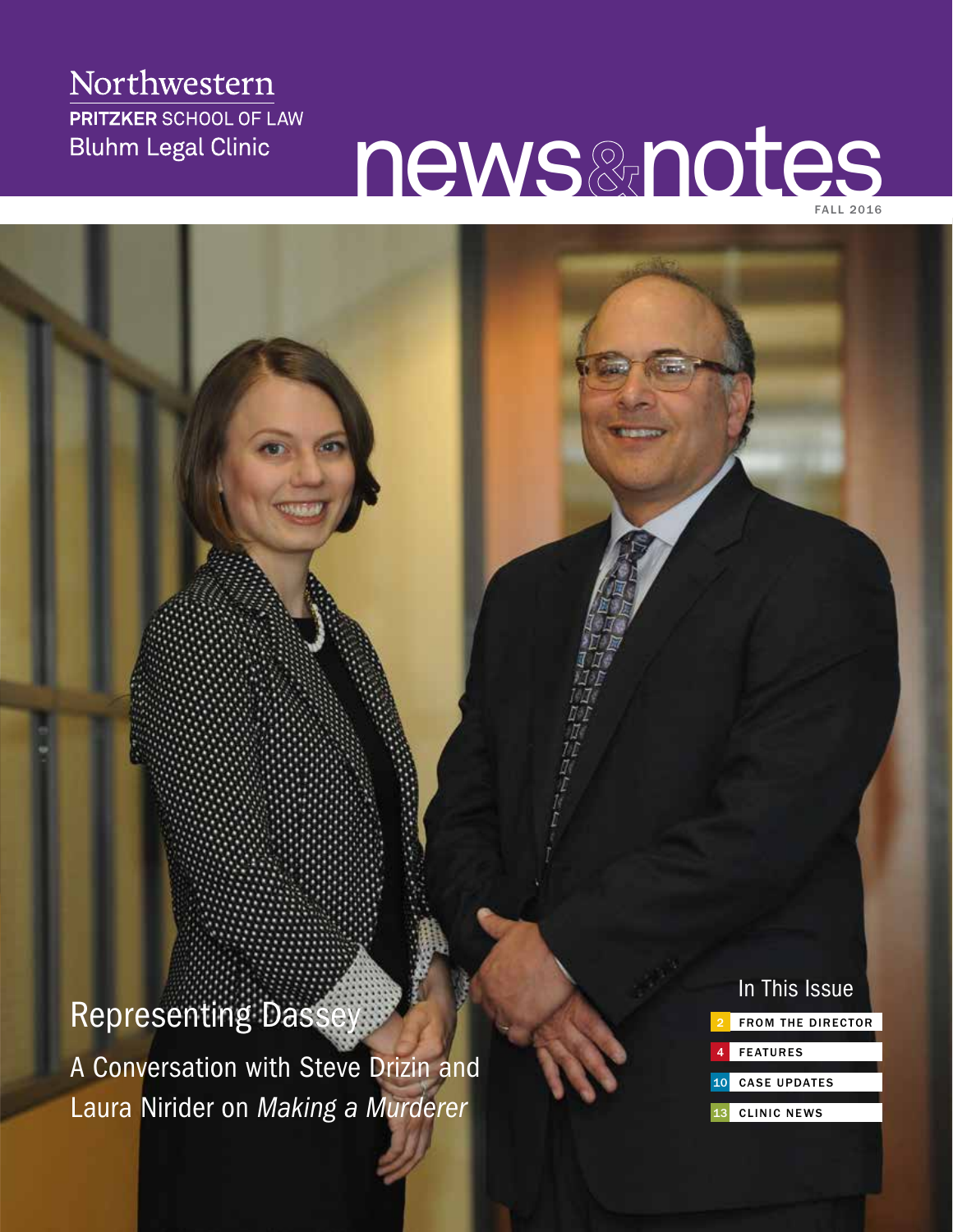# FROM THE DIRECTOR



Let me make what I hope is an uncontroversial assertion: students learn best when exposed to interactive teaching methodologies that enable them to learn skills and when those skills are used to produce concrete results on behalf of individual clients and/or in support of improvements in our system of justice. This form of legal education has proven to be of immense value to students, to our nation's legal system, and consequently to our society as a whole. It relies upon research, training, and the highest standards of legal practice demonstrated by the most

capable of practitioner teachers and scholars. If allowed to continue to flourish, this form of legal education will continue to serve all of legal education's constituents (students, faculty, the practicing bar, society) well. It will also allow legal education to justify itself—both for what is done in law schools and for what they produce. Law schools, like medical schools, should be (and thanks to clinical education) are now, educational settings in which students acquire useful skills (including research, writing, advocacy, communication, leadership, and teamwork) and where they are inspired by what they can accomplish utilizing those skills. Clinical programs—all components of them—are the equivalent of medical labs in which guided learning, collaborative research, and focus problem solving produce innovative and important results equivalent to the work conducted by other teachers researchers, and scholars who work in university settings. There is nothing like being asked to solve a simulated or real problem—especially real problems of clients—that focuses faculty and student attention on the importance of the continuum of lessons learned in law school. If the problems solved in our clinical programs have system-wide impact, so much higher the motivation of our faculty and the satisfaction of our students, not to mention the benefits to our society. Clinical legal education has been and will continue to have positive impact in many important ways.

Let me give you some examples that support the assertions that I've made above. I'll begin with changes in teaching methodology. The focus on the lawyering process developed by Prof. Gary Bellow and other inspirational leaders, and the "learning by doing" approach to skills training developed by the National Institute for Trial Advocacy (and others) was prompted by the involvement of the practicing bar and clinical teachers in a movement to improve what they viewed as a largely stagnated and unresponsive system

of legal education. As a long-standing member of NITA's Board of Trustees, I'm proud that the infusion of NITA teaching materials and its approach to trial advocacy training has been tremendously influential, if not transformative, in legal education—especially as it has supported the notion that interactive teaching methodologies are key to meaningful legal education. NITA is a prime example of what can come from collaborations between the practicing bar and legal education.

*Cover image: Professor Laura Nirider and Professor Steven Drizin.*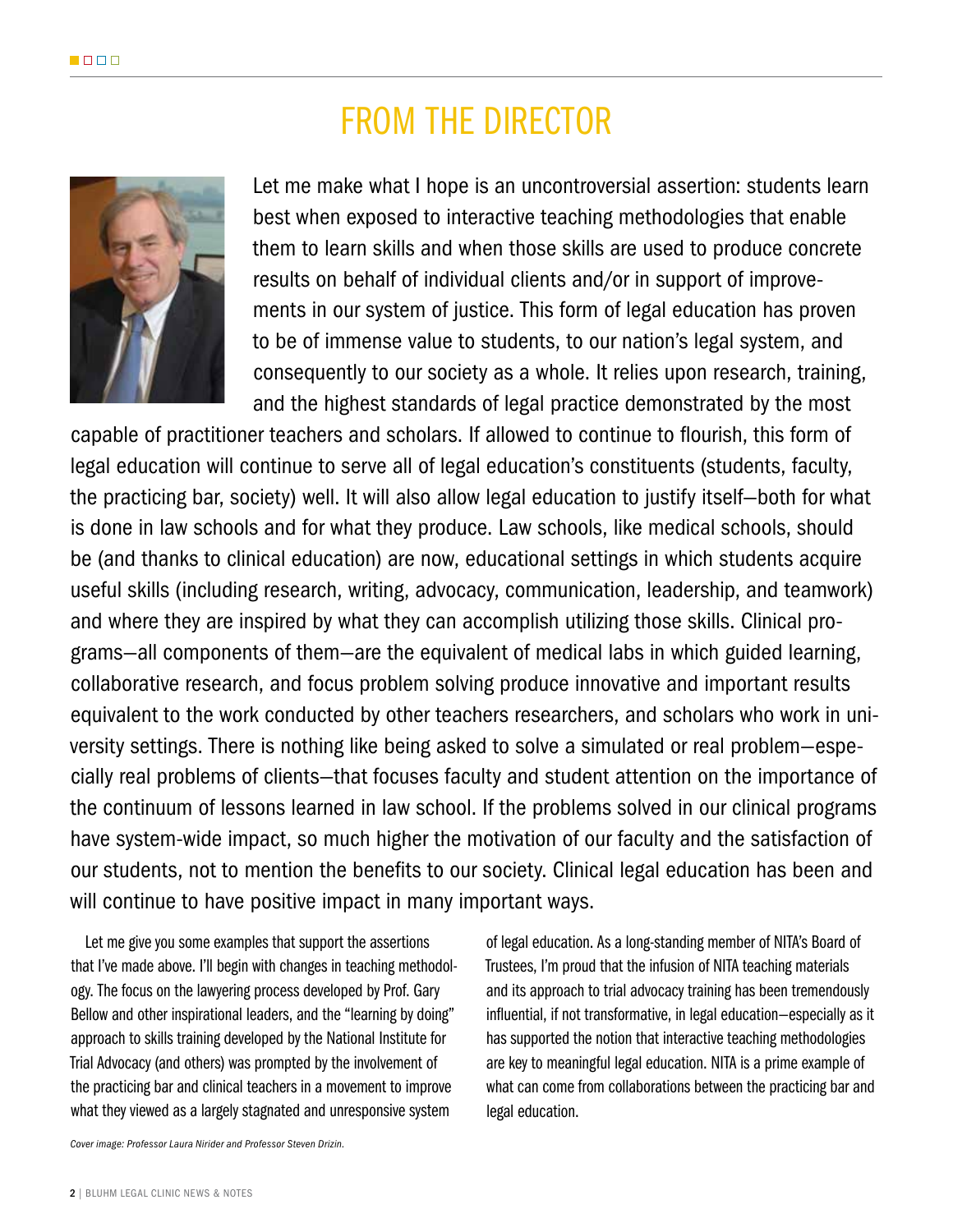The focus on the death penalty and wrongful convictions by clinical programs in collaboration with long-standing efforts of those engaged in the day to day representation of prisoners on death row, resulted in a complete change in the ways in which the courts, the legal profession, and the public view the strengths and weaknesses of our criminal justice system. When I began practicing law (in the far distant past), reviewing courts rarely, if ever, reviewed cases for factual support of a guilty finding. In fact, complete deference was given to factual findings of the court of original jurisdiction. Only technical errors and possible constitutional issues were considered. Now, we focus on what happened before, during, and after trial—often matters outside the record—are key to determining whether justice was done. The remarkable thing is that courts are slowly but surely beginning to recognize this new way of reviewing criminal convictions. Our Center on Wrongful Convictions (along with many other innocence clinics) has been and is a leader in this important transformation of our criminal justice system.

The focus of clinical legal educators on legal issues affecting children has also created a dialogue and a national laboratory that has produced impressive results. Because of the attention focused by law school clinical programs on issues arising from the delinquency and child protection jurisdictions of juvenile courts, there is a long list of improvements that can be attributed to law schools as they have collaborated with the organized bar, with foundations, and with alumni around issues involving justice for children and families. These accomplishments include slow but steady improvement in the operation of juvenile courts through emphasis on the importance of these courts, the recognition, based on empirical research, of the developmental differences between children and adults, and utilizing that research to challenge past practices that have been unjust to children and harmful to our society. Our Children and Family Justice Center, one of the first child law clinical programs in the country, has been in the forefront of this movement. Perhaps the best known recent example of the impact of clinical legal education in this area has been the work of my colleagues Steven Drizin and Laura Nirider on behalf of Brendan Dassey, the teenager whose plight is highlighted in the blockbuster, *Making a Murderer*.

More recently, law schools and their clinical programs have expanded the reach of experiential learning to include transaction-based clinics. This has brought a new constituency and, consequently, a new energy to legal education and to clinical legal education. Perhaps the most exciting and meaningful recent development in this area has occurred at this law school with the creation of the Donald Pritzker Entrepreneurship Law Center—an enterprise that will allow even more collaboration with local startups and with the Kellogg School of Management.

On the international front, clinical programs are on the front lines, along with individuals and NGOs who seek to strengthen the rule of law, access to justice, and adherence to basic human rights standards. These activities range from conducting research and participating in the activities of international criminal tribunal (as exemplified by the work of our colleague, Amb. David Scheffer, director of our Center for International Human Rights) to the representation of individual prisoners confined in Malawi's prisons. The reach of clinical teaching methodology has been extended around the world by organizations such as the Global Alliance for Justice Education, an incredibly effective organization composed primarily of clinicians. Here at Northwestern, our clinical faculty has established relationships with law faculties in Ethiopia that have enabled collaborations that have been of benefit to students and faculty here and in Ethiopia.

The accomplishments of the Bluhm Legal Clinic and of other clinical programs throughout the country is made possible by law schools' commitment to education, to research, and to public service and by the engagement of the best of the profession in this enterprise. This commitment by legal academics and educators supports creative, dedicated, and innovative and influential faculty and thus the educational experiences of the many students who benefit so greatly from what we have to offer. This support by institutions of higher learning also enables clinical faculty, through their research and advocacy, to contribute to the many conversations that support the evaluation and implementation of new ideas based on experience.

 $\mathcal{T}-(\mathcal{F}^{\perp})$ 

Thomas F. Geraghty Associate Dean and Director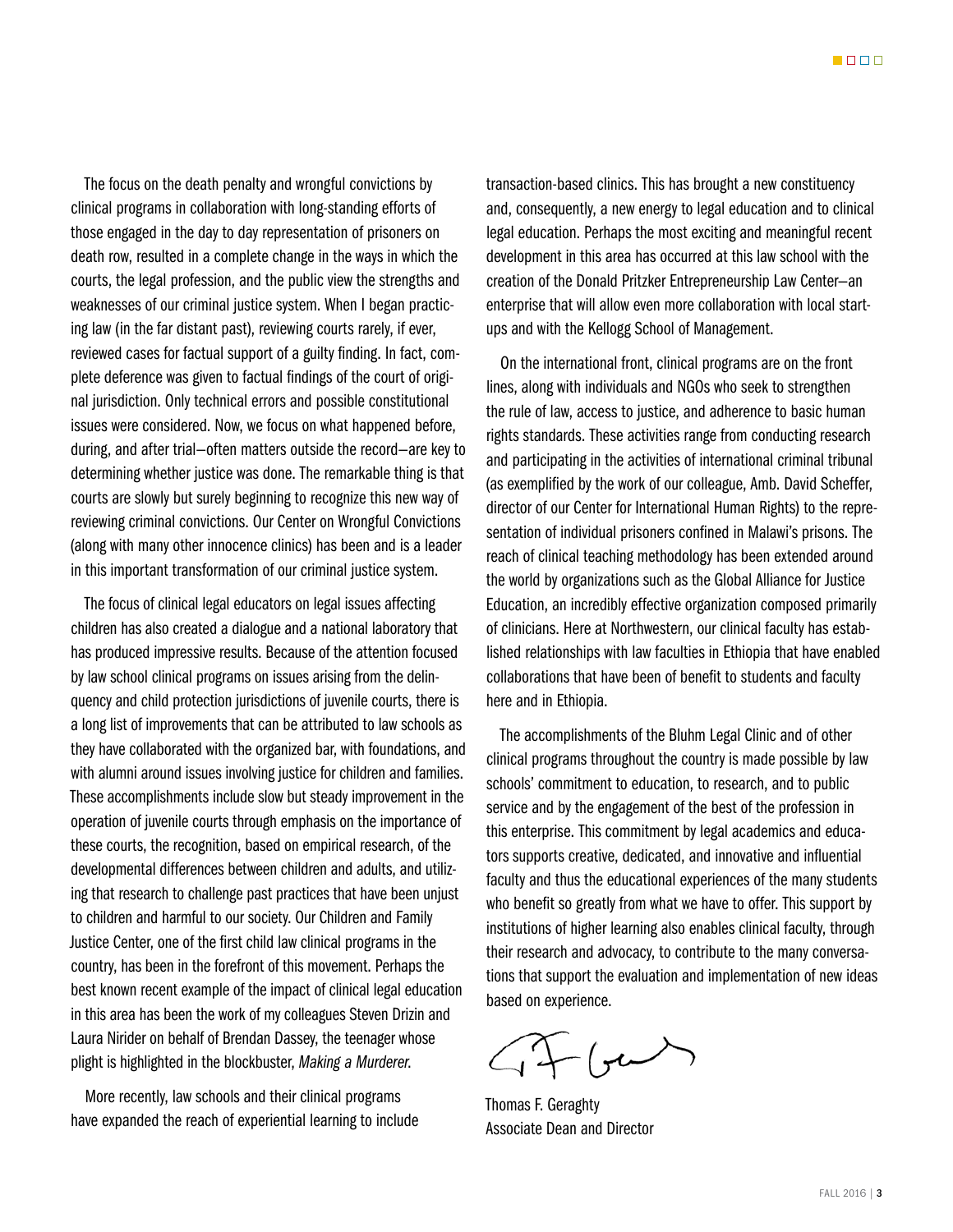# FEATURES

## Supreme Court Ruling Limits Sentencing for Juveniles

On January 25, 2016, the United States Supreme Court issued a ruling in *Montgomery v. Louisiana*, which places meaningful limits on the practice of sentencing juveniles to life without parole.

"The Court's decision in *Montgomery* is the result of the work of many extraordinary advocates across the country, many of them my colleagues here at Northwestern Law," said Professor Thomas F. Geraghty, director of the Bluhm Legal Clinic. "The Children and Family Justice Center has long worked on the issue of ending the practice of sentencing children to die in prison without any possibility of review or release. And the Center on Wrongful Convictions of Youth is devoted to ensuring that evidence used against juveniles is reliable. Our collective efforts are moving the cause of improving criminal justice for young people in this country forward."

They have contributed amici for other cases cited in the *Montgomery* decision as well.

CFJC clinical professors, along with attorneys and advocates from around the country, filed friend-of-the-court briefs in *Roper v. Simmons*, which banned the death penalty for youth under eighteen, and *Graham v. Florida*, which banned lifewithout-parole sentences for non-homicide offenses committed by youth under the age of eighteen.

CWCY clinical professors authored amicus briefs in *Miller v. Alabama*, which held that juveniles convicted of homicide offenses could not be sentenced to life without parole, absent individualized consideration of youth-specific factors, and in *J.D.B. v. North Carolina*, which held that a suspect's juvenile status must be considered in determining whether the suspect is



Attorneys in the Children and Family Justice Center (CFJC) and the Center on Wrongful Convictions of Youth (CWCY) co-authored an amicus brief in *Montgomery* on behalf of over 100 organizations and individuals across the country, which argued "children are fundamentally different than adults in meaningful ways that require special consideration at sentencing."

considered to be in police "custody" under *Miranda v. Arizona*.

The CFJC, the CWCY, and the Supreme Court Clinic worked together to host a moot argument for Mark Plaisance, the attorney who argued at the Supreme Court on behalf of Mr. Montgomery. Montgomery is serving a life-without-parole sentence for a crime that occurred in 1963 when he was seventeen years old.

The *Montgomery* decision, authored by Justice Kennedy, held *Miller* retroactive. In so doing, the Court drew upon its previous decisions in *Roper*, *Graham*, and *Miller*, clarifying that "*Miller* did bar life without parole. . . for all but the rarest of juvenile offenders, those whose crimes reflect permanent incorrigibility" and holding that *Miller* announced a substantive rule that requires retroactive application to cases on state collateral review.

"The *Montgomery* decision cements what the Court has been saying for over a decade now," said Shobha Mahadev, clinical assistant professor of law in the CFJC, who directs the Center's work on the issue of lengthy sentences imposed on youth.

"Children are biologically and developmentally different from adults and those differences have constitutional significance. The Court has now declared—in no uncertain terms—that society's harshest possible sentences can only be imposed on children in the rarest of circumstances, when rehabilitation is demonstrably impossible."

The Court further held: "In light of what this Court has said in *Roper*, *Graham*, and *Miller* about how children are constitutionally different from adults in their level of culpability, however, prisoners like *Montgomery* must be given the opportunity to show their crime did not reflect irreparable corruption; and, if it did not, their hope for some years of life outside prison walls must be restored."

"As a result of this decision," Geraghty said, "2,000 or more individuals around the country sentenced to life without any possibility of parole, for crimes that occurred when they were children, will now have the opportunity to have their sentences reviewed and to demonstrate their rehabilitation." $\blacksquare$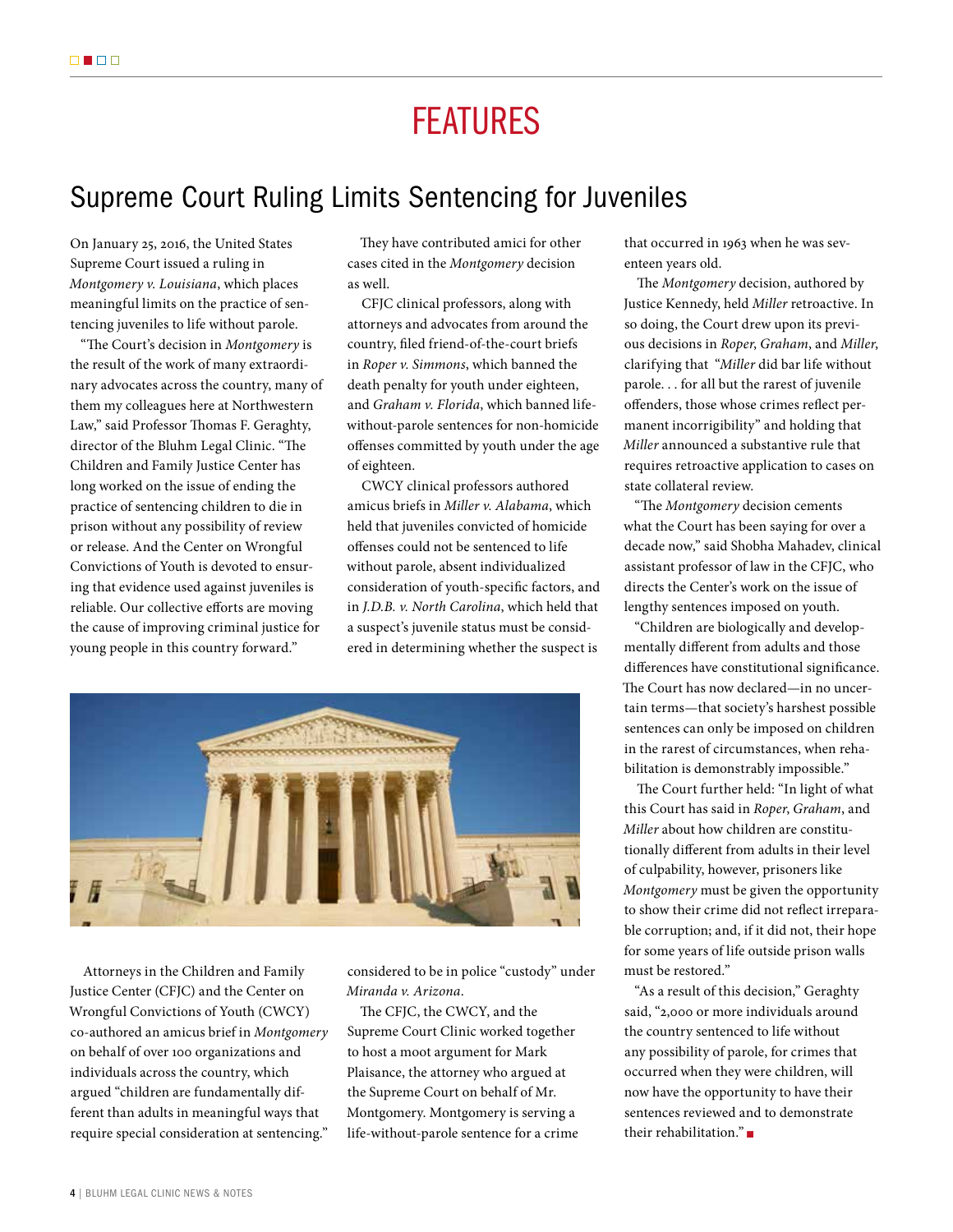## Advanced Appellate Advocacy Textbook Published

Earlier this year, four Northwestern Law faculty in the Bluhm Legal Clinic's Appellate Advocacy Center released a first-of-its-kind textbook, *Advanced Appellate Advocacy* (Aspen Publishers, 2016). The *Northwestern Law Reporter* spoke to Susan E. Provenzano, professor of practice, and Sarah O'Rourke Schrup, Harry B. Reese Teaching Professor of Law—who coauthored the book with adjunct professors Jeffrey T. Green and Carter Phillips (JD '77)—about their decision to write the book and what makes it distinct.

#### Why did the four of you decide to write this book together?

We decided to write this book because in teaching our advanced appellate simulation and clinical courses, we found that we could never find one book that met our needs namely, a book tailored to pushing our second- and thirdyear students towards mastery. We had been cobbling together coursepacks over the years, but wanted to be able to provide our students a one-stop tome that would serve as a resource to them not only during the time they spent in our courses, but also for years afterwards as they honed their writing and analytical skills in practice. Once we decided that this type of book needed to be written, it was easy to decide to write it together. We had been teaching appellate classes at Northwestern Law together for nearly ten years. How is it different from previous textbooks on appellate advocacy?

The number one difference is sophistication. This book aims to put students in the shoes of appellate lawyers, facing the same challenges and making the same strategic decisions at every

step of an appeal. Before upperlevel appellate courses began to populate law school curricula, appellate advocacy textbooks were written for first-year students and needed a more simplified approach. As appellate clinics and simulations grew, the market for an

doctrine that every lawyer needs to know, not just the skills they must have to win appeals. The online companion features some bonus content, including video interviews. Can you share some of the highlights? One differentiating feature of this book was our deliberate decision to streamline the text of the book so that it could deliver the essential information to students in an efficient and direct way. We wanted students and young practitioners to be able to turn to the book for guidance without having to wade through pages of exercises and

companion are designed with those goals in mind. Have you had an opportunity to use the book in class yet? If so, what was the experience like? Yes, we used the book this past spring in the Appellate Advocacy simulation course. It was an exhilarating and satisfying experience, although not without trepidation, especially at the beginning. Anytime you teach using your own material, you hope that you've understood your audience, that you've anticipated their needs, and that the messages you've sent are the messages they are



*Susan E. Provenzano Sarah O'Rourke Schrup Jeffrey T. Green Carter Phillips*

advanced appellate advocacy book did too. Our book has three distinctive features that meet advanced course needs. First, the research, writing, and oral argument instruction moves students beyond elementary approaches and teaches more flexible and sophisticated techniques used by expert practitioners. Second, the book's argumentation instruction is multi-disciplinary, drawing on the latest research in rhetoric and cognitive psychology. Third, the book covers appellate





examples. For that reason, we placed nearly all of the samples and exercises in a separate online companion. We also felt strongly about including samples and interviews from accomplished appellate practitioners. In preparing to write the book, we spent quite a bit of time researching adult learning and how they obtain mastery, and we found that a necessary step in this progression was observing and modeling experts, as well as analyzing great appellate writing. The materials in the online



receiving. The feedback during and after the semester gave us confidence that we hit those marks. But the proof was really in the day-to-day classroom engagement and students' own confidence. We saw students experimenting with high-level techniques and turning in work product that exceeded our—and maybe even their—expectations. But most rewarding of all, we observed students taking ownership of their writing process and feeling deeply connected to their work product.  $\blacksquare$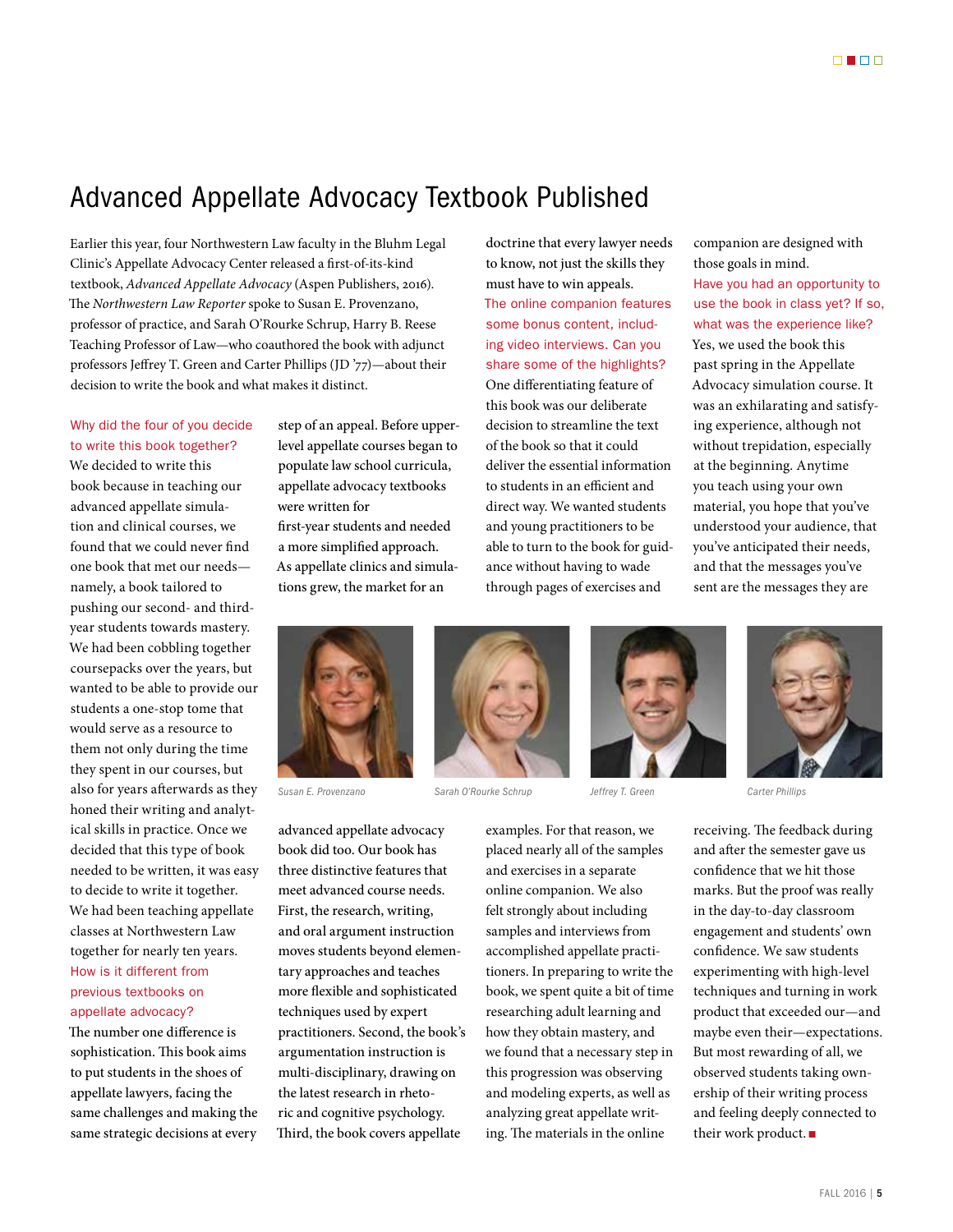

*Professor Laura Nirider, left, and Brendan Dassey, center back, listen as Professor Steven Drizin, right, questions Calumet County District Attorney Ken Kratz (not pictured) during a postconviction hearing in Manitowoc County, January 15, 2010.*

## Representing Dassey

## A Conversation with Steve Drizin and Laura Nirider on *Making a Murderer*

In December 2015, Netflix debuted *Making a Murderer*, a ten-part documentary series about Steven Avery, a Wisconsin man convicted of sexual assault in 1985, only to be exonerated by DNA evidence and released in 2003. In 2005, while he had a \$36 million civil lawsuit pending against county and law enforcement leaders, he was arrested for the murder of a twenty-five-year-old woman last seen on his property.

During the course of the investigation, Avery's then-sixteen-year-old nephew Brendan Dassey was also charged with being a party to first-degree intentional

homicide, mutilation of a corpse and firstdegree sexual assault. Avery and Dassey were found guilty, in separate trials, in 2007.

The Bluhm Legal Clinic's Center on Wrongful Convictions of Youth took up Dassey's case in 2008. Professors Steven Drizin (JD '86), Laura Nirider (JD '08), and Thomas Geraghty (JD '69) have represented Brendan through his appeals process and feature prominently in Episode Ten of the documentary.

We spoke with Professors Drizin and Nirider about Dassey's case and their reaction to the series.

How did Brendan's case come to you and how did you decide to take it on?

Steven Drizin: In October 2007, I was approached by several criminal and juvenile defense lawyers from Wisconsin who asked me if I would represent Brendan Dassey pro bono in his appeal. They came to me because I had worked on both juvenile justice and wrongful convictions cases and had particular experience working on false confession cases. I agreed to take the case and began to build a team to assist me. That team grew to include Laura Nirider, Josh Tepfer, Tom Geraghty and Robert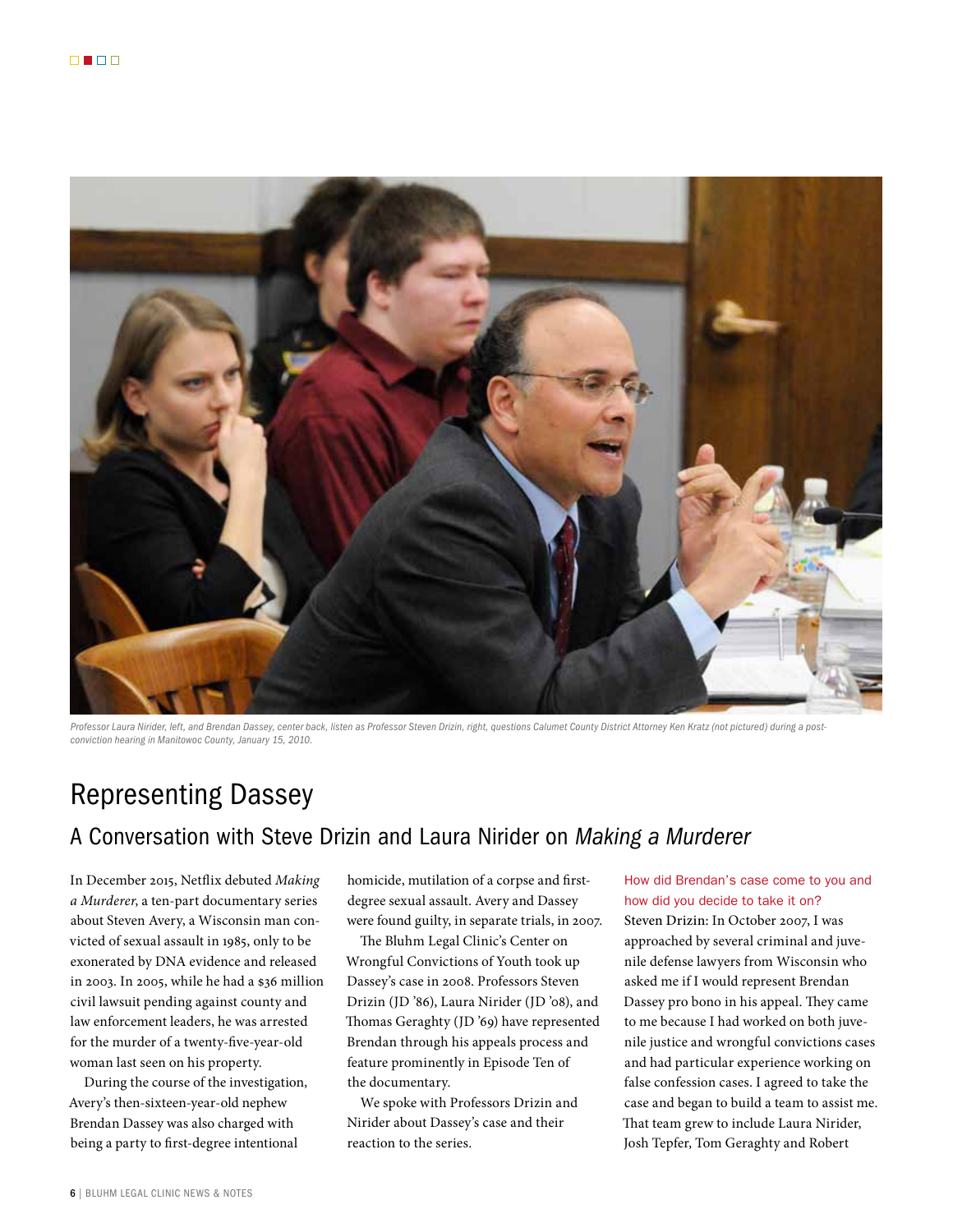Dvorak, a criminal defense attorney from Milwaukee, and a number of law students over the years, including Adair Crosley (JD '10), who has a cameo in the series.

I agreed to consider the case because I respected the people who asked me to take the case, but as I dug deeper, I felt that the Center could help Brendan and thought it would be a good case for Northwestern's students to work on. After I met Brendan, I knew I had no choice but to take the case.

Over the years, Laura Nirider, who stayed with the case while at Sidley and Austin, LLP, and who I eventually hired to come work with me and Josh at our new project—the Center on Wrongful Convictions of Youth— has gradually assumed the role of lead lawyer.

We saw [Clinic Director] Tom Geraghty appear briefly in the series as well. What was his role in the case?

SD: Tom is the most experienced trial lawyer on the team. Once I knew we were going to have an evidentiary hearing [in Manitowoc County in 2010], I asked Tom to join the team. Viewers get a glimpse of his textbook crossexamination techniques in Episode Ten.

You've spoken before about how improper interrogation techniques elicit false confessions, and the videos of Brendan's interrogations provide a pretty clear example of that. What can law enforcement learn from this, and what are better practices?

Laura Nirider: The most important lesson from *Making a Murderer*, in my view, is that juvenile false confessions are a real problem with terrible consequences for the justice system. Fortunately, there are resources out there that can help law enforcement learn how to avoid false confessions. The International Association of Chiefs of Police has published an excellent protocol, which is available online, on how to question children while reducing the risk that they falsely confess. Its recommendations include involving a parent or, better yet, an attorney in the interrogation process; avoiding psychologically coercive tactics like implied promises of leniency and deception; and taking care not to disclose any facts about the crime to the child during the interrogation. Have you watched the whole series yet? What was your overall reaction?

SD: I actually saw the film a few days before it was released. I watched it in two days. The film left me reeling. My immediate reaction was to tell everyone I knew that they had to watch the film.

LN: Yes, I've watched the whole series. Frankly, parts of it were hard to watch, though of course I had seen most of the footage previously; it's always hard to watch someone as gentle and kind as Brendan suffer as he did. My reaction was deep gratitude that Brendan's story had finally been told in a way that would connect with so many viewers.

#### *Making a Murderer* has been hugely popular. What do you hope a wide audience will take from it?

LN: The first lesson of *Making a Murdere*r, in my view, is that false confessions are a reality. I hope that when someone who has watched *Making a Murderer* is called to serve on a jury, and when that person hears that the defendant confessed, I hope he or she doesn't immediately assume that the defendant is guilty. Just because someone confessed does not automatically mean that he or she is guilty. Period. And Brendan, sadly, is the poster child for that reality.

# Dassey's Conviction Overturned, State Appeal Pending

On August 12, a federal judge in Milwaukee overturned Brendan Dassey's murder conviction, Judge William Duffin—responding to a petition for writ of habeas corpus found Dassey's confession in the murder of Teresa Halbach was involuntary, in violation of the Fifth and Fourteenth Amendments. On September 9, the State of Wisconsin filed an appeal to the Seventh Circuit, seeking to reverse Judge Duffin's decision to overturn Dassey's conviction. Drizin and Nirider responded:

"We are disappointed in the State's decision to prolong Brendan's case by seeking an appeal. We look forward to continuing to defend his rights in court. Like Brendan, we remain grateful to his many supporters for their continued loyalty and strength."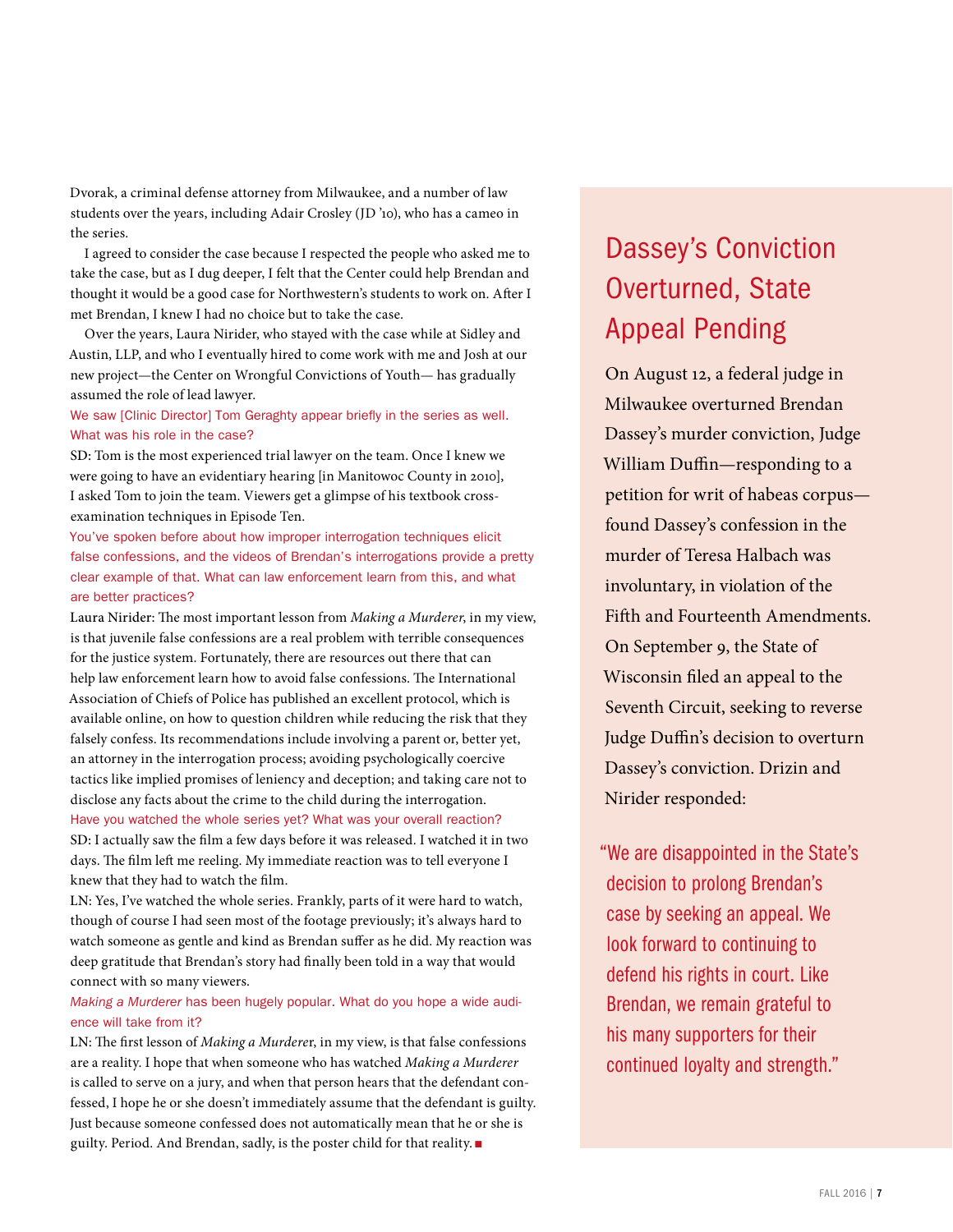## Restorative Justice Practicum

New practicum offering provides an alternative view to the traditional legal system—and law school classes

Most law school classes don't involve sitting in a circle, facing the rest of the class, talking about problems that have come up during the week, and sharing ideas on how to solve them, but that's what happened each week in the Restorative Justice Practicum taught by Annalise Buth, the first M.R. Bauer Foundation Clinical Fellow in Dispute Resolution with the Bluhm Legal Clinic's Center on Negotiation and Mediation.

"It's not like a law school class that I've been in, in the best way ever," said Laura Pone (JD '16), one of the eight students in the Spring 2016 practicum, the first offering of the course.

The practicum—where students work twelve hours per week at organizations in the community and meet weekly as a group for a corresponding seminar—is an expansion of the Center on Negotiation and Mediation's offerings related to restorative justice, a practice that focuses on repairing harm.

"Restorative justice requires a shift in the way we think about wrongdoing," said Buth. "Instead of looking at what law or rule was broken, who did it and how to punish them, restorative justice asks – what was the harm, who was harmed, and how do we repair it?"

At the beginning of the semester, the class went through an intensive two-day training on leading circles, a core practice of restorative justice based on indigenous traditions. They used the circle framework throughout the semester during class time.

"It's a value-based communication process that can be used for resolving conflict, community-building, and healing," said Buth.

Students in the practicum were able to see how restorative practices could work not just in the outside world, but within their law school experiences.

"I left our training saying every first year student in every law school in America needs to sit in a circle during October of their 1L year, because it's a really stressful time and just knowing everyone's on the same page, I think that would be a really powerful thing," said Pone.

Buth and the Center on Negotiation and Mediation have facilitated community

After taking multiple negotiation and mediation classes, and serving as a teaching assistant for a negotiations course, Pone was interested in continuing to examine alternative ways to resolve conflict, while also branching out into the public interest sphere before leaving law school. Her placement with Equip for Equality, the federally-appointed advocacy organization providing legal services to people with disabilities for the state of Illinois, provided that opportunity.

During her externship with Equip, Pone worked on the team dealing with students where her duties included helping



*Laura Pone (JD '16) (right) with her supervisor Margie Wakelin (JD '08), worked at Equip for Equality, an advocacy organization providing legal services to people with disabilities, during her spring restorative justice practicum.*

circles at the Law School—including one led by Pone and others at the end of the Spring 2016 semester— and will continue to do so in the coming years, "bringing restorative practices to our own community, giving people a chance to share their experiences and hear others."

Outside of the classroom, students saw the different ways restorative justice could impact communities.

to draft a toolkit for Chicago Public School administrators.

"I specifically looked at how to adapt restorative practices for kids with special needs. There are a million different ways to do restorative justice and if you have a student with a disability, there may be a different method that you use or a way to adapt existing methods to make everyone comfortable and still ultimately achieve the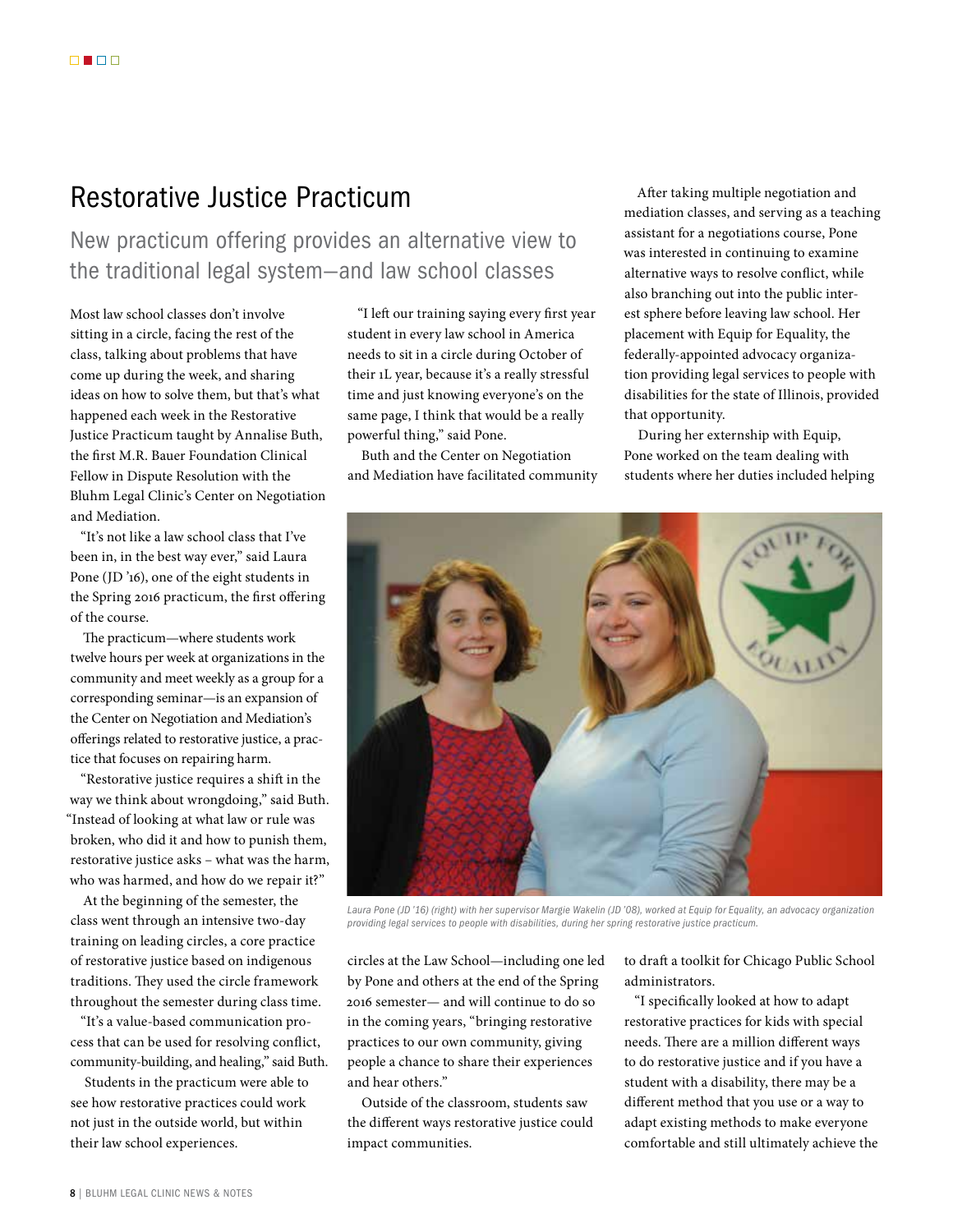goals of a restorative practice."

Kelly Mennemeier (JD '16), another student in the practicum, worked for Lawndale Christian Legal Center (LCLC) for her placement. LCLC provides legal services to youth, taking a holistic approach that pairs them with social workers and mentors.

In her practicum placement, Mennemeier put together mitigation packages—information and letters given to the Court supporting their clients in the hopes of reducing sentences—and attended meetings as LCLC and other Lawndale organizations prepare to help pilot the City of Chicago's first restorative justice community court.

"The juvenile court system has the possibility of being restorative justice-oriented. The kids build longer-term relationships with judges so there are opportunities for them to grow and prove themselves successful," Mennemeier said.

Pone, who will join the Chicago office of Quarles & Brady in the fall, said that even though she is entering into a more traditional practice, she expects to bring the skills she learned through restorative justice into her work and hopes more lawyers do the same.

"Having more people exposed to this mindset is a big thing. Acknowledging that there are other options out there, that maybe the way we've always done things isn't the best. Restorative justice practices help you relate to people better and make you a better listener."

Mennemeier, who will do a yearlong clerkship in Alaska before joining Seattle firm Foster Pepper, agreed that the teachings of restorative justice can be more widely applied.

"One of the things that I've taken away from the class and from my practicum is that there isn't just one model for restorative justice, and there are ways that one can live or practice restoratively without having formal circles or victim-offender dialogues—so I hope to incorporate that into my life." $\blacksquare$ 



*Judge Gloria Patricia Porras Escobar*

## Judge Porras of Guatemala Receives Third Annual Global Jurist Award

Northwestern Pritzker School of Law's Center for International Human Rights (CIHR) awarded its third annual Global Jurist of the Year Award to the Honorable Gloria Patricia Porras Escobar, president of the Guatemalan Constitutional Court.

Judge Porras was elected to the Court in 2011. She has adjudicated some of the most crucial issues in Guatemala today, showing leadership and commitment to the rule of law in the face of adversity and considerable political pressure. For example, in May 2013, the case of former de-facto head of State General Efraín Rios Montt came to the Court on procedural grounds following his conviction for genocide and crimes against humanity. Judge Porras dissented in allowing the injunctive relief requested by Montt because the matter was not in the Court's competence. The majority opinion effectively nullified the guilty verdict that had been issued against Rios Montt 10 days before.

In 2015, Judge Porras led the Court in a 3-2 vote to approve the removal of the Guatemalan president's investigative immunity in the midst of a deepening corruption scandal, which already had resulted in the resignation of the vice president. This followed a decision by the Court to temporarily block the investigation in a 3-2 vote in which Porras was absent and replaced by an alternate. As a result of the investigation, the president of Guatemala resigned on Sept. 3 and was charged with bribery and related charges five days later. Last November, Judge Porras' own colleague on the Court was arrested and charged by the US in the FIFA international fraud case.

"These are but two examples of Judge Porras' commitment to justice in a fragile state, often at great personal risk of reprisals," said David Scheffer, Mayer Brown/Robert A. Helman Professor of Law at Northwestern and director of the CIHR.

The Global Jurist of the Year Award is designed to honor a sitting judge, whether in an international or national court, who has demonstrated in his or her career courage in the face of adversity to uphold and defend fundamental human rights or the principles of international criminal justice. Jurists from all nations and tribunals are eligible for consideration. $\blacksquare$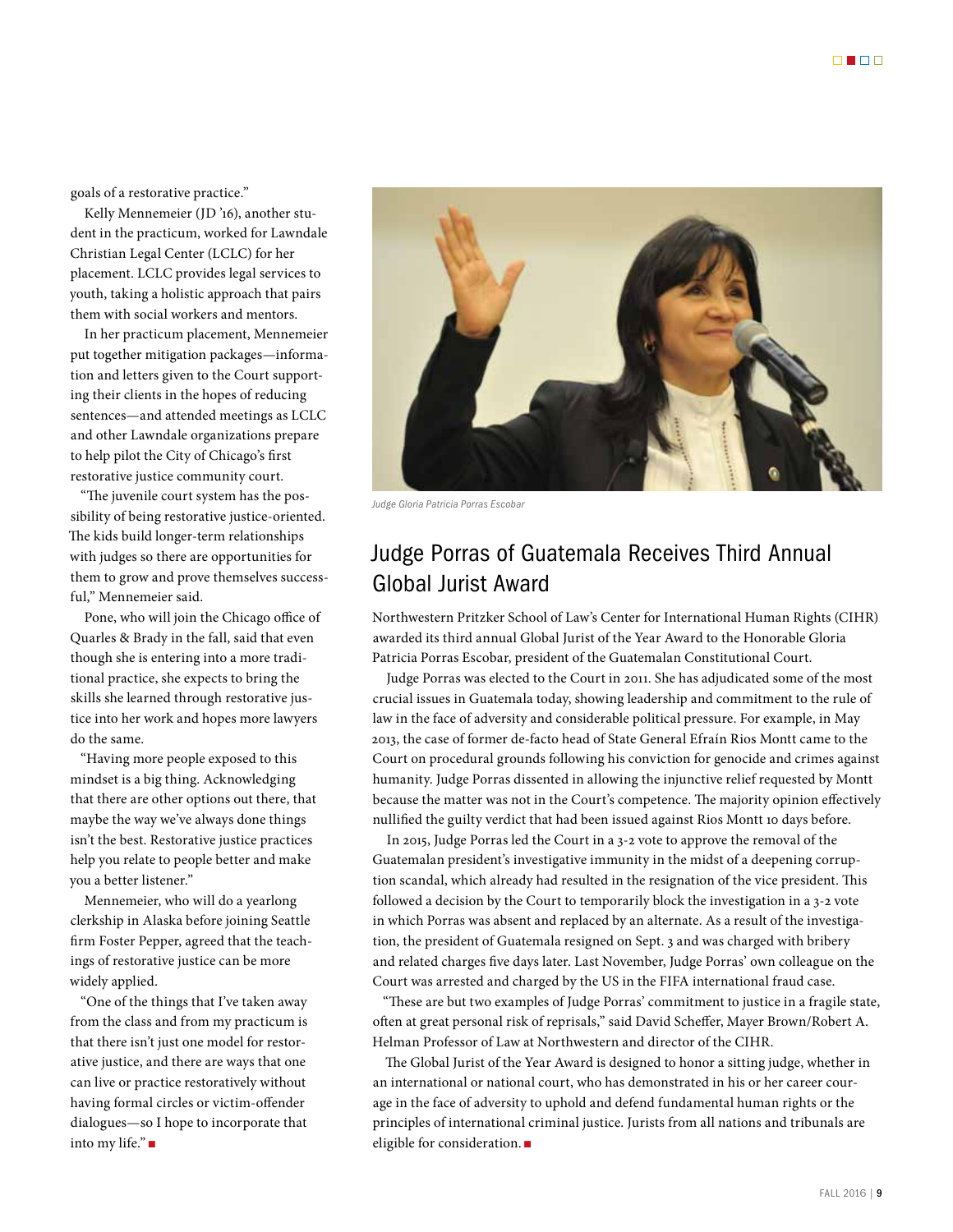# CASE UPDATES

## Jason Strong Exonerated

Bluhm Legal Clinic team's seven-year effort to reverse a wrongful conviction

Jason Strong was convicted of murder in 1999 after a trial in Lake County, Illinois. Bluhm Legal Clinic Director Thomas Geraghty led a team of faculty, students, and alumni on a seven-year effort that resolved complicated procedural problems and uncovered facts in the case that revealed Strong's innocence. His conviction was vacated in May of 2015 and he was released from prison, a free man.

When Bluhm Legal Clinic Director Tom Geraghty (JD '69) got a call from US District Judge Matthew F. Kennelly in 2008 asking him to represent Jason Strong at his habeas corpus hearing, Geraghty didn't think twice about accepting. Beyond the legal issues relating to the statute of limitations on the petition itself—which were interesting in their own right—Geraghty was intrigued by Strong's innocence claim and the unusual facets of the case, notably, the fact that the victim was identified several years after her body was found.

Because the case had both procedural and investigative elements, Geraghty set simultaneous tracks in motion in the clinic, with some students working on the habeas petition and exhausting all state remedies before approaching federal court, while others investigated the innocence claim. Over the years, the case engaged multiple classes of law students and clinic faculty who devoted hundreds of hours to uncovering the facts.

#### A FALSE ACCUSATION, A FALSE CONFESSION

On December 9, 1999 the body of an unidentified woman was found in a forest preserve near North Chicago. During the initial investigation, police followed a lead provided Jeremy Tweedy, who mentioned Sunderlin's death to an undercover officer. Tweedy identified Strong as one of two men who beat and tortured her before dumping her body, a story that became central to the case against Strong. But Tweedy's story kept changing; he gave conflicting statements, and he later said that he had been coerced by law enforcement.

Strong confessed to the crime under interrogation; later, he also said his confession was coerced. He was found guilty in 2000 and sentenced to 46 years in prison.

It wasn't until 2006 that authorities identified the victim as Mary Kate Sunderlin. With that identification, other facts supporting Strong's innocence claim began to surface, and in 2007 he filed the petition that ultimately brought the case to Geraghty and the Bluhm Legal Clinic.

Because the clinic became involved eight years into the case, many of the team members who initially worked on it spent a great deal of time getting caught up. Jeff Davidson (JD '09) remembered hours in the clinic conference room poring over transcripts, and piecing together the history of the case. Brian J. Nisbet (JD '09), one of the two students who worked on the case from its inception to the end, described it as a "complex factual case," and believes the clinic team was the first to investigate Mary Kate Sunderlin's life.

Among the key figures the team identified were Correen and Tracy Lewis, a

mother-daughter con team who had been convicted of defrauding elderly people, and Gonzalo Chamizo, a mentally disabled man Sunderlin had been married to a few months before she was killed. In researching their criminal and employment histories in order to better understand their relationship to Sunderlin, alternative theories of the case emerged. The more they learned the stronger Strong's innocence claim became.

In 2009, they had their first big break when they spoke with Jeremy Tweedy, who recanted the story he told police. Nisbet called it a "major stepping stone" for the investigation although getting Tweedy to actually sign an affidavit officially recanting his original testimony was a more difficult process.

#### A NEW LAKE COUNTY STATE'S ATTORNEY

During the course of the seven years the clinic worked on the case, the Lake County State's Attorney's office experienced a change in leadership.

Michael Mermel, senior trial attorney in the Lake County State's Attorney's office when it was headed by Michael Waller, built the state's case against Jason Strong in 1999. Mermel had a reputation for discounting post-conviction evidence, going as far as telling the *Chicago Tribune* in an interview: "The taxpayers don't pay us for intellectual curiosity. They pay us to get convictions."

In 2012, Mermel retired, and Michael Nerheim was elected to lead Lake County office. A prosecutor who entered office with a reform agenda, Nerheim immediately created an independent conviction integrity unit and began to review convictions.

Judy Royal (JD '81), visiting clinical assistant professor of law, believes Nerheim taking over as state's attorney in Lake County was a pivotal turning point in the case. As an attorney who worked on another wrongful conviction case in Lake County for client Juan Rivera, she was familiar with how the Lake County office had operated in the past.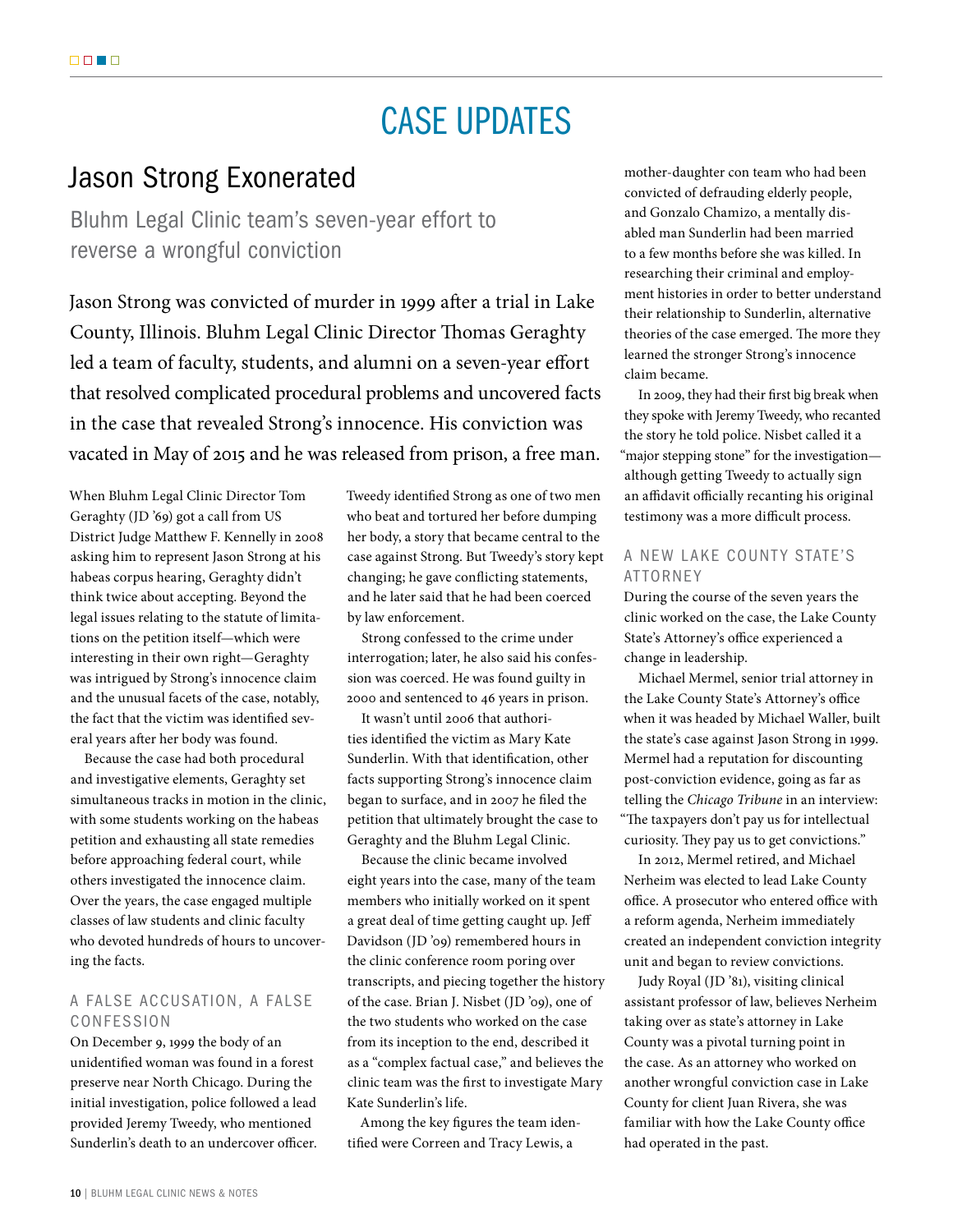Royal had provided counsel on the Strong case as early as 2010, and when Nerheim took over, she wanted his Conviction Review Panel to agree to further DNA testing of items from the Sunderlin investigation. These findings would allow the team to keep building the case for Strong's innocence.

#### FORENSIC DISCOVERY

During an unprecedented meeting with attorney general's staff in 2013, the clinic argued that by gaining access to forensic and medical reports they believed they could open doubt to the integrity of the conviction. Royal described the meeting as a "cooperative search for the truth," and one that led to a reinvestigation of Strong's innocence claim.

Maria Hawilo, clinical assistant professor of law, joined the Bluhm Legal Clinic in 2013, and went on to pursue the forensic and medical evidence marshalled in the case. She recalled unusual autopsy video footage and incongruences between the state's description of the victim's body, and what the medical evidence showcased. Hawilo believes the medical records provided "one of the first pieces of objective evidence," and that even with the most sensitive DNA testing available they couldn't find any material linking Strong to the victim.

Perhaps the key revelation from the mounting forensic evidence was that timing and cause of death didn't square with the state's theory that Strong met Sunderlin, and over the course of 12 hours, tortured and killed her. Instead, the medical records pointed to longer term injuries and a time of death up to 72 hours before her body was discovered.

As the investigation eroded the state's original case, Charles DeVore (JD '11)—who worked on the case over six years—recalls feeling a "sense of injustice that was heightened at every turn. Every piece of information we uncovered supported the idea that Jason Strong did not do this."

#### CONVICTION VACATED

When the team presented the medical evidence to the Lake County state's attorney's office with an independent forensic pathologist verifying key facts, Nerheim's office regrouped. Together with Assistant Attorney General Vincenzo Chimera, an agreement was reached. The attorney general's office granted Strong's habeas petition, in effect granting him a new trial, and the Lake County state's attorney's office decided not to pursue a new trial based on the innocence claim. Strong's conviction was vacated in May of 2015 and he was released from prison.

"Watching Jason walk out of prison after so many years is a moment I'll never have again," said David Luger (JD '09). Luger,

Regardless of their familiarity level, they all marveled at the experience of working with such a large and committed group over so many years.

Luger was involved in nearly every aspect of the case, from drafting petitions and appeals at the state and federal level to tracking down key witnesses, including Jeremy Tweedy. When it came time to graduate, Luger felt compelled to continue working on the case, and he and Nisbet together brought it to Winston and Strawn as pro bono work.

DeVore, Luger, and Nisbet's consistent presence on the case provided a backbone of institutional knowledge that proved critical over the years, and DeVore highlighted



*Brian Nisbet (JD '09); Visiting Clinical Professor Judy Royal (JD '81); Clinical Professor Maria Hawilo; Strong's grandmother, Cece Benovsky; Strong's mother, Debbie King; Jason Strong; Professor Thomas Geraghty (JD '69); Clinical Fellow Greger Calhan; and David Luger (JD '09).*

DeVore, and Nisbet, the three attorneys who worked on the case from law student to practicing attorney, all went down to Menard Correctional Facility to be there when Strong was released.

"This case is the high water mark of my career," said Nisbet. "It is a reminder of how powerful the profession can be."

For some students, the Jason Strong case was their first encounter with criminal law, and for others it was one of several post-conviction cases they were working on. Geraghty's crucial role in keeping momentum in the case going, even as students cycled in and out of the project and new faculty members were brought on.

"There's an inherent difficulty of keeping a case like this going with students," DeVore said. "Tom maintained continuity, and that made all the difference."

Royal, too, praised Geraghty's role in leading the team. "Tom works every case like it's the only one he has. He inspires people to do everything they can." $\blacksquare$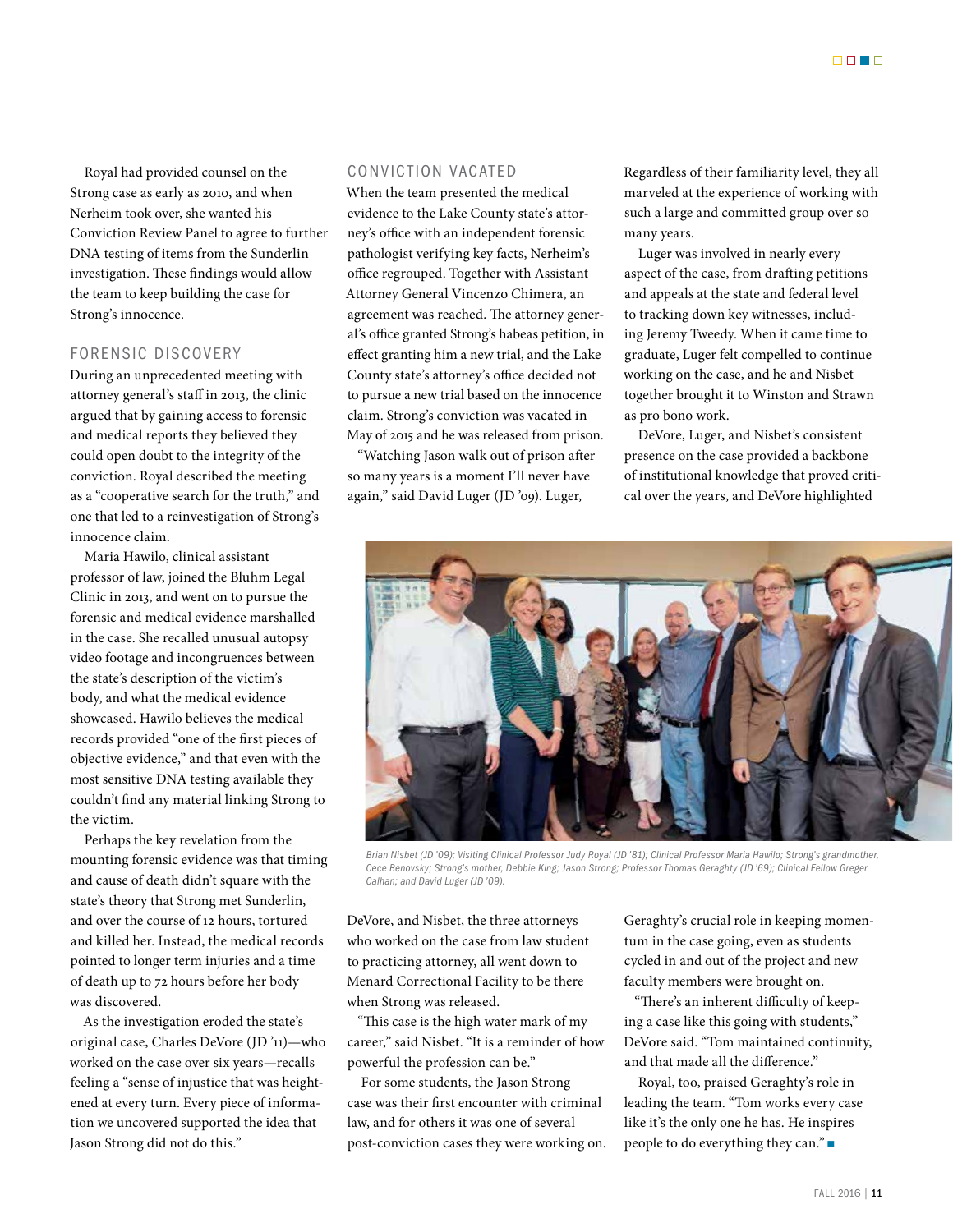# New Sentences in Juvenile Life Without Parole Cases Following Supreme Court Ruling

#### LINDSEY C.

Following a resentencing hearing held pursuant to the United States Supreme Court case *Miller v. Alabama*, Lindsey C., a client in the Children and Family Justice Center, was given a new sentence. Lindsey C. was previously convicted of first degree murder and armed robbery based on his involvement as the "getaway driver" in an incident that tragically resulted in the death of two store clerks in 1991 when Lindsey was 17 years old. Although he never intended for anyone to be killed and did not pull the trigger himself, he was given a mandatory sentence of life without the possibility of parole.

Approximately five years ago, the CFJC began representing Lindsey and ultimately obtained a resentencing hearing pursuant to *Miller v. Alabama*. At the hearing—which spanned months and included several days of testimony and arguments—Lindsey's legal team presented extensive evidence regarding his childhood, which was marked by poverty, drug abuse, neglect, and an environment filled with notorious gang leaders who abused and influenced him. On March 17, following several days of testimony, a circuit court judge, citing Lindsey's "brutal and dysfunctional" childhood and his "remarkable" record of rehabilitation in prison, sentenced Lindsey to 50 years in the Illinois Department of Corrections. Given Lindsey's 24 and a half years in prison and the sentencing scheme in effect at the time of the offense, he was ultimately released on June 21, 2016.

Lindsey's legal team included Northwestern Law and Clinic alumni Rusty Perdew (JD '99) and Ryan Holz (JD '07), CFJC attorneys Shobha Mahadev and Scott Main, social workers Marjorie Moss and Kasia Majerczak, and students Dana Amato and Allyson Bain.

#### JAIME H.

As part of the CFJC's continuing commitment to litigation and advocacy regarding extreme sentencing of youth, CFJC students Stephanie Asplundh (JD '17), Margot Ettleson (JD '16) and Matt Monahan (JD '17) partnered with clinic alumni Samantha Woo (CFJC '12) and Kathryn Dore (CWC '11), to represent Jaime H., who had been sentenced to life without parole as a juvenile. This amazing team, which was assisted by Jones Day attorneys Deborah Huerta and Ted Chung (JD '93) and supervised by CFJC Legal Director Ali Flaum, succeeded in getting Jaime re-sentenced to a term of years that will allow him to one day return home. $\blacksquare$ 

## Circuit Court Grants Charles Johnson a New Trial

CWC client Charles Johnson was granted a new trial on July 11, 2016, based on fingerprint evidence discovered after trial that points away from Mr. Johnson and his codefendants, and points instead to an alternative suspect.  $\blacksquare$ 

## Circuit Court Grants Gabriel Solache's Post-conviction Petition

On July 29, 2016, a Cook County Circuit Court judge granted Gabriel Solache's post-conviction petition, which was first filed by the Center on Wrongful Convictions in 2003. Judge James Michael Obbish found that Mr. Solache and his codefendant, Arturo Reyes, made a substantial showing that their confessions were obtained through abuse and coercion by former Chicago Police detective Reynaldo Guevara.



*Davontae Sanford*

### Davontae Sanford is Free at Last

Davontae Sanford was just 14 when he was arrested outside of his home in his pajamas and coerced into confessing to a quadruple homicide he had no knowledge of and certainly did not commit. On June 8, 2016, at the age of 23, Davontae finally walked out of prison, thanks to the efforts of the Center on Wrongful Convictions of Youth and others on his large legal team. $\blacksquare$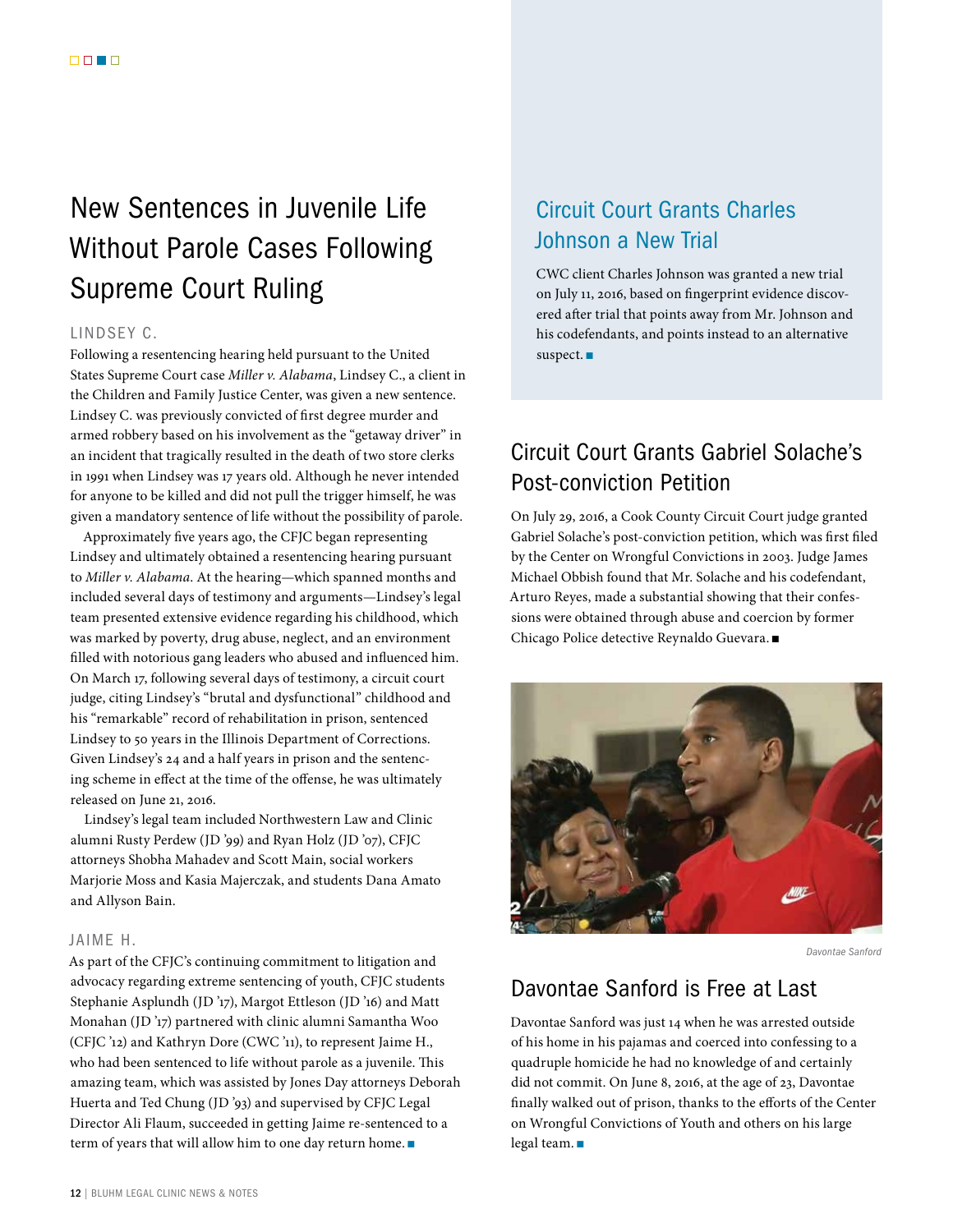# CLINIC NEWS

## Bluhm Legal Clinic Continues to Provide Support for Legal Education in Ethiopia

Continuing a long history of assisting and facilitating the development of legal education in Ethiopia, Thomas Geraghty (JD '69), director of Northwestern Pritzker School of Law's Bluhm Legal Clinic, organized a three-day conference and training workshop on clinical legal education at Addis Ababa University over the winter break. Geraghty was joined by Meredith Martin Rountree, a visiting assistant professor of law, and Rob Owen, clinical professor of law.

The program opened with a day of presentations and discussions, followed by two days of training designed to familiarize Ethiopian law faculty with methods and models of clinical education used in the United States.

Kimberly-Claire Seymour (JD '16) attended the conference and workshop, and spoke about the value of experiential learning from a student's perspective. She was struck by how committed Ethiopian faculty members were to providing the best possible opportunities for their students, despite significant resource constraints.

"Unreliable electricity, little access to published legal resources, lack of affordable transportation to remote client sites, and a very tense political climate are everyday challenges facing local faculty and students," Seymour said. "Despite these discouraging circumstances, our local partners were incredibly enthusiastic and welcoming of the opportunity to continue the development of clinical legal education in Ethiopia, and their unwavering dedication both to their students and to their service of vulnerable and marginalized communities was truly inspiring."

Those significant challenges meant the Northwestern Law faculty couldn't just impart best practices, but had to help develop solutions specific to the realities of Ethiopia's legal education, Rountree said.

"We can't just take an American model of clinical education and plug it into Ethiopia," Rountree said, "We need to work with our Ethiopian colleagues to adapt it to their context."

Geraghty first visited Ethiopia as a Northwestern Law student in the 1960s. He reconnected with colleagues at Addis Ababa University after the communist regime was overthrown in the 1990s to help build the country's legal education infrastructure. Understanding how important practical training through clinical work is to a quality legal education, Geraghty is committed to a series of exchanges between Northwestern Law clinical faculty and their Ethiopian counterparts. Geraghty also travelled to Ethiopia in July 2016 to participate in a validation conference for Addis Ababa University's proposed PhD program in Law. Professor Robert Burns supported the efforts by drafting a detailed evaluation of Addis Ababa's proposed PhD program. Geraghty presented the evaluation at the conference.

"There is a huge expansion of legal education in Ethiopia, based in part on the demands of their growing economy." Geraghty said. "We are responding to their requests for technical assistance in this area."

He added that it's not just the Ethiopian faculty who benefit from the exchange.

"It's important for us to see how legal systems work and evolve in different environments; how of the rule of law comes to be, or not. There are interesting research possibilities for our faculty and terrific opportunities for our students to work in support of young legal educators. We get to see the thirst for knowledge in the face of a staggering lack of resources. It offers a real broadening of perspective."

## Negotiation Team Wins ABA National Competition

Mackenzie Drutowski (JD '16) and Jeff Wysong (JD '16) won the ABA Law Student Division Negotiation Competition held at the ABA's 2016 midyear meeting in San Diego.

Drutowski and Wysong won the regional competition last fall. At the midyear meeting, they beat fellow regional finalists from the University of Illinois as well as teams from across the country, including finalists from Liberty University School of Law and University of California, Berkeley, School of Law.

The final competition required them to negotiate four different problems in two days on the topic of information law.

"I was really enjoying my negotiations class and I thought it would be great to get more practice," Drutowski said, explaining why she decided to join the team in 2014. "My experience on the negotiations team has been a highlight of my law school experience—I learned a lot about myself as a negotiator."

"Winning was a wonderful affirmation of how much Jeff and I have learned and grown," she continued. "I cannot thank everyone at the Center on Negotiation and Mediation enough for the enormous amounts of time and energy they invested in us."

This is the third year in a row a team from Northwestern Law—coached by Alyson Carrel and Daniel Gandert, clinical assistant professors in the Bluhm Legal Clinic's Center on Negotiation and Mediation, and Lynn Cohn, the Center's director—has competed in the national ABA Negotiation Competition.

*Jeff Wysong and Mackenzie Drutowski*

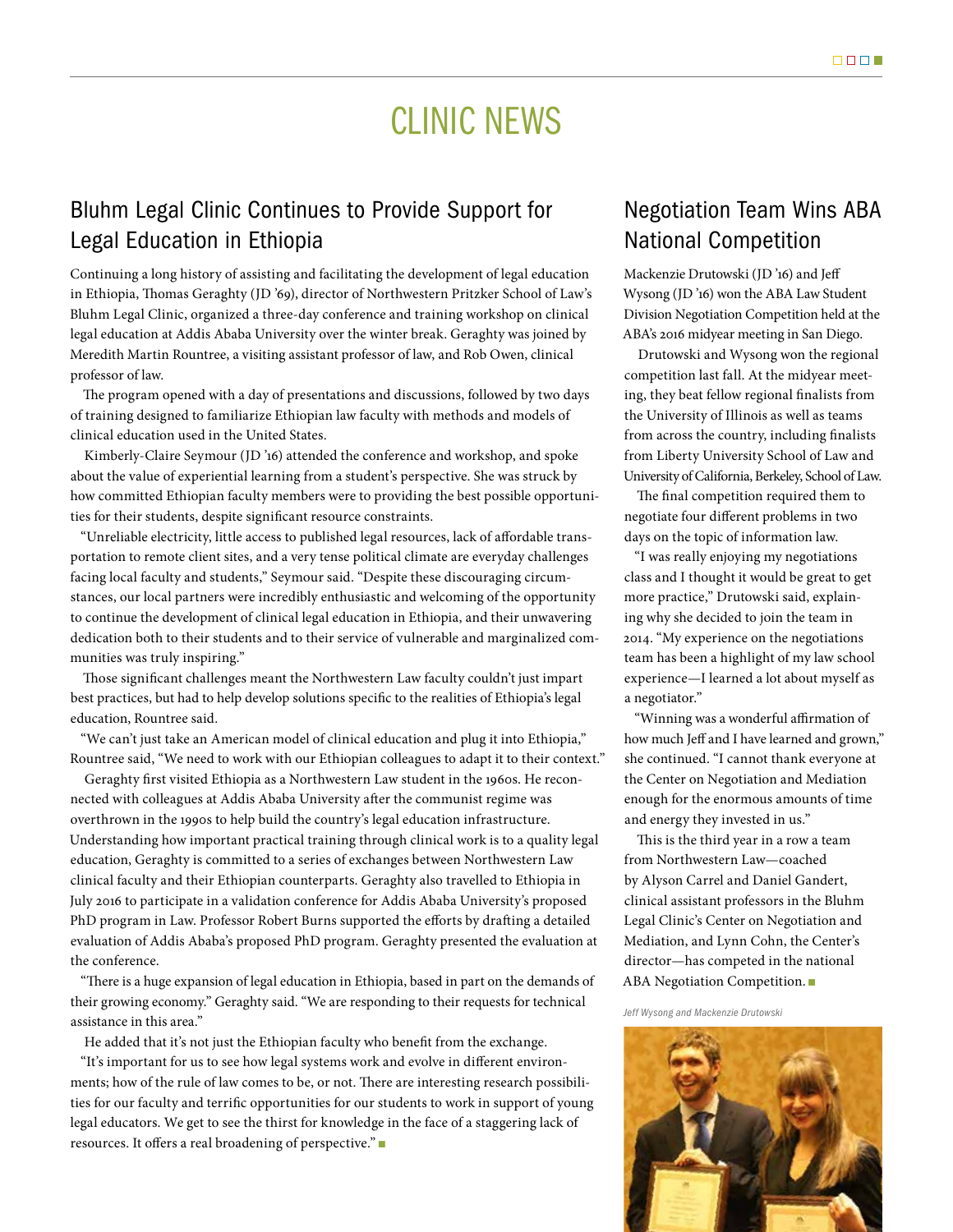## Bartlit Center Team Wins Regional AAJ Student Trial Advocacy Competition

A Northwestern Pritzker School of Law Bartlit Center Trial Team won first place in the Midwest Regional of the American Association for Justice (AAJ) Student Trial Advocacy Competition held March 10 to 13 in Chicago.

The victory in the AAJ competition is Northwestern Law's second regional championship of the season, having won the National Trial Competition Midwest Regional last month. This is the first time that Northwestern Law has qualified for the national championships of both major trial advocacy competitions in the same year.

In the AAJ competition, Cassandra Myers (JD '16), Christian Segar (JD '17), Patrick Cordova (JD'17) and Michael Ovca (JD'17) captured first place, ahead of teams from 14 other law schools.

The Northwestern Law team defeated Wayne State University Law School and University of St. Thomas School of Law in the preliminary rounds, and went on to beat Chicago-Kent College of Law in the semi-finals and Loyola University Chicago School of Law for the regional championship. They will now go on to compete for the AAJ National Championship, to be held March 31 to April 3 in New Orleans.

The head coach of the Bartlit Center's AAJ team is Robert Robertson of the Law Offices of Robert Robertson. Northwestern's other coaches, all of whom are alumni and former trial team members, are Mark Duric of Nicolaides Fink Thorpe Michaelides Sullivan LLP; Kendrick Washington, adjunct professor of trial advocacy at Northwestern University; Anne Yonover, judicial law clerk to the Honorable Charles P. Kocoras of the Northern District of Illinois; Mary Kim of Dechert LLP; and Andrew Cockroft of Seyfarth Shaw LLP.

Steven Lubet, Williams Memorial Professor of Law and director of the Bartlit Center on Trial Advocacy at Northwestern, congratulated the students and their coach.

"I cannot say enough good things about Rob Robertson," Lubet said. "He is a great lawyer and a great coach who instructs our students in the intricacies of evidence and technique, while always keeping his eye on the bigger picture of overall strategy and absolute professionalism."

Robertson praised his students for their hard work and dedication.

"This team exemplifies all that I have come to expect from Northwestern Pritzker law students: They are intelligent, exhibit professionalism, have an outstanding work ethic and the strength to trust themselves to handle any situation that presents itself.  $\square$ 

## Bartlit Center Team Wins Regional Trial Competition

A team from the Bartlit Center for Trial Advocacy won the National Trial Competition's recent Midwest regional championship.

Michael Maione (JD '16) and Stacy Kapustina (JD '17) came in first place. Maione was also named the competition's Outstanding Advocate. Another Bartlit Center team, Douglas Bates (JD '17) and Kelly Mennemeier (JD '16), also reached the playoff rounds. The teams were coached by Richard Levin.

Steven Lubet, Williams Memorial Professor of Law and director of the Center, congratulated the students and their coach.

"Rick Levin has done a tremendous job of teaching our students how to be effective and ethical trial lawyers," Lubet said. "He emphasizes a deep understanding of the trial process itself, which equips our students to handle cases in real life, far beyond the competition."

Levin praised his students for the hard work and dedication. "I am always amazed at the effort and energy the students devote to the trials," Levin said. "Stacy was singled out by Justice McBride for her exceptional cross examination, and Mike's closing argument was one of the best I've ever seen. They are awesome."

"For six weeks every semester, we spend twenty hours every weekend holed up in a house in the suburbs bickering with one another about fake case files as though the fate of the world depended on the outcome of our discussions," Maione said of the experience. "Being on trial team is, at times, exhausting, exasperating, and even humiliating. It is also completely worth it, not only for days like today when you win, but for the relationships that are—and can only be—forged by mutual trauma."

This marks the seventh consecutive year a Bartlit Center team has reached the regional finals.  $\blacksquare$ 

### EAC Pushes for Cleanup in Low-Income Northwestern Indiana Communities

The Environmental Advocacy Center has formed a coalition of attorneys—experts across housing, health, and the environment to advocate for a low-income, community of color in East Chicago, Indiana that has been exposed to extremely high levels of lead and arsenic. This hazardous waste site, which was listed for cleanup under the National Priorities List in 2009 under the federal Comprehensive Environmental Response Compensation and Liability Act, includes residences which were built on and next to soil contaminated by

lead and arsenic. For decades, families have lived on this contaminated site without complete knowledge or understanding of the extent of their risk. On behalf of residents, EAC is advocating for a cleanup that provides maximize health and environmental protections. EAC's partners include the Sargent Shriver National Center on Poverty Law, the Loyola Law School Health Justice Project, the University of Chicago Abrams Environmental Law Clinic, and the law firm Goldberg Kohn, a pro bono partner.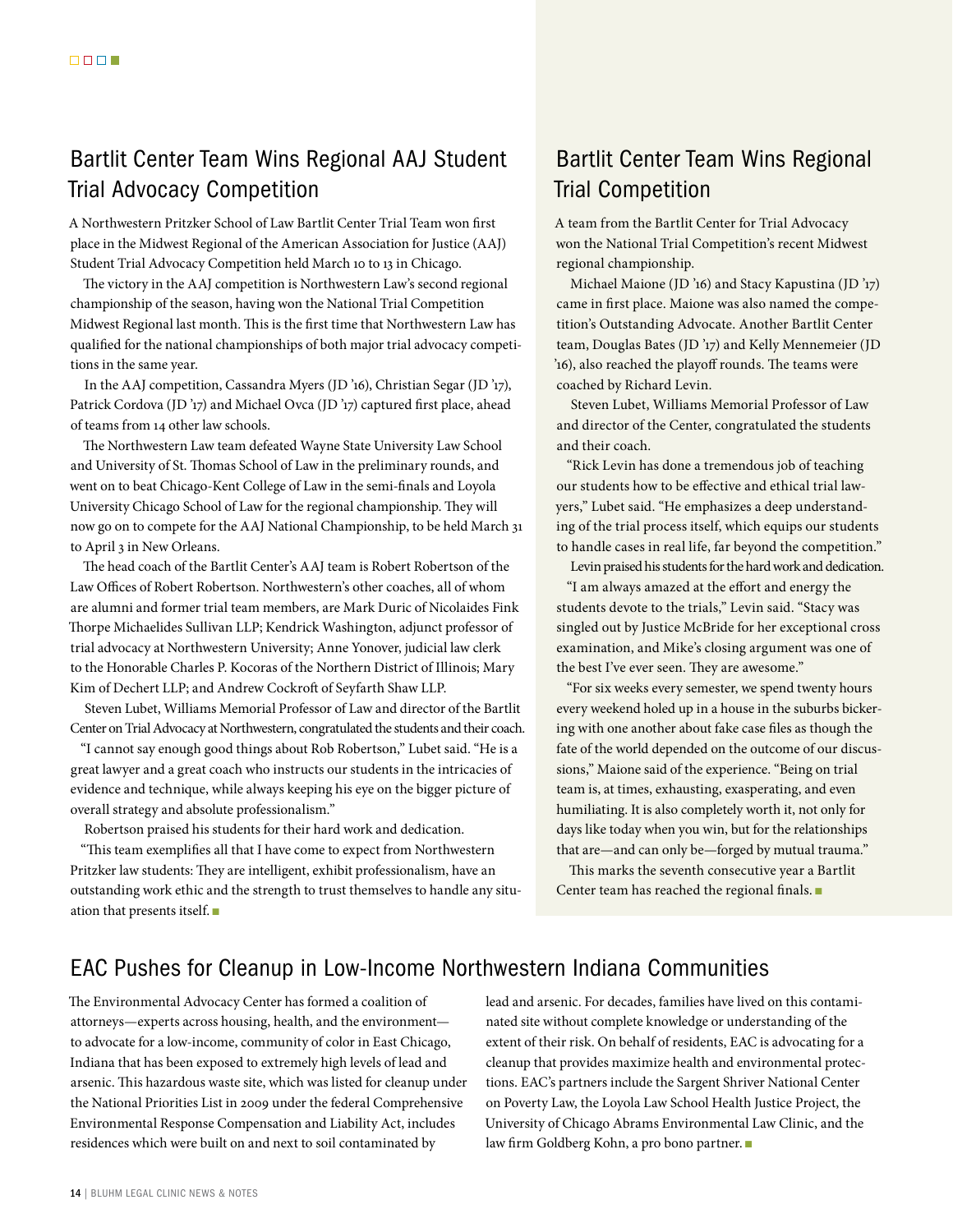#### Environmental Advocacy Center

The Environmental Advocacy Clinic (EAC) has continued to focus its work in critical areas of environmental justice for Chicago area residents. The EAC is committed to working to end disparate treatment of low-income communities and communities of color in terms both of protection from environmental hazards and fair access to environmental benefits.

On the environmental protection front, the EAC scored a significant victory on behalf of the Southeast Side Coalition to Ban Petcoke—a coalition of local community residents and non-profit organziaitons of the Southeast side of Chicago. Along with partner not-for-profit organizations, the EAC successfully advocated for a Chicago ban on new storage facilities for petroleum coke (petcoke) and removal of all existing outdoor petcoke storage piles as of June 9, 2016.

Petcoke is a black, oily dust that is a byproduct of the oil refining process. When the EAC first got involved in this fight, companies were storing uncovered piles of petcoke as high as 60 feet in South Side residential neighborhoods, even directly across the street from peoples' homes.

The most immediate concern about petcoke is the danger to residents' health. Particles from petcoke dust' pass though peoples' throats and noses and into their lungs, causing acute and chronic respiratory and cardiovascular illness or distress. Indeed, a recent study from Johns Hopkins raises serious concerns about even a onetime, acute exposure to particulate matter of the size of petcoke dust, because it can precipitate a heart attack or an asthma event.

Of course, the petcoke problem also caused serious problems for residents' property and their ability even to enjoy living in and using the outside of their homes. When the wind blows, the petcoke piles blow dust directly onto nearby properties, often covering them in the oily black dust. Coaliton members describe picnics in their yards ruined by blowing petcoke.

The Environmental Advocacy Clinic lawyers and students began working with the Southeast Side Coalition more than two years ago to ensure protection for area residents from the piled up petcoke. Clinic students, working under the guidance of Montgomery Foundation Legal Fellow Debbie Chizewer, advocated tirelessly at all levels of government and employed a variety of strategies to push for action: students participated in meetings with the City, and drafted comments regarding the Chicago Department of Public Health's related rulemakings. Students slso participated alongside community members in press conferences and protests, drafted press releases.

In response to the public attention and pressure brought by EAC and the Southeast Side Coalition to Ban Petcoke in coordination with other regional and national environmental organizations, the City Council passed an ordinance preventing new petcoke operations in Chicago and requiring all petcoke piles to be enclosed or removed by June 9, 2016. The Chicago Department of Public Health also put in place measures requiring that the dust be prevented from blowing onto neighboring properties.

The EAC and its partners also pushed for state and federal action, which ultimately led to the State of Illinois bringing enforcement actions against multiple petcoke facilities. These enforcement actions led to the closure of all but one facility. The United States Environmental Protection Agency required the petcoke facilities to install air monitors onsite to evaluate the particulate matter leaving the sites. And, Senator Dick Durbin and Representative Robin Kelly introduced legislation to fund a health study of the area so that we can better understand the health consequences of the petcoke exposure.

While only one facility remains, and it will no longer store petcoke outside, the Coalition remains concerned that its operation as a direct-transfer facility—where petcoke will arrive in rail cars and be transferred through a closed conveyer to open barges—may still lead to the release of petcoke dust. The EAC is continuing to represent the Coaliton on these concerns.

The fight against petcoke is part of the larger effort to promote a healthier community for residents of southeast Chicago, who have been overburdened by the harmful, polluting effects of big industry for many decades. We continue to represent the Coalition in these broader efforts.

In terms of bringing environmental benefits to low-income communities, the EAC is very excited to have begun working with Elevate Energy, an award-winning, Illinois-based non-profit that aims to expand opportunities to promote energy efficiency for all—with an emphasis on expanding energy efficiency programs in low-income communities. Energy Efficiency programs significantly reduce energy costs—and help protect the environment—but lowincome communities often don't have the opportunity to benefit from them. For example, rebates for purchases of "Energy Star" appliances require people to purchase expensive new appliances to get the benefit. **Elevate Energy** works to ensure that low-income communities can benefit from other types of energy efficiency programs like installation of more efficient windows.

As part of this new relationship with Elevate Energy, EAC students conducted research on complex energy issues and prepared a comparative analysis of energy efficiency programs in neighboring states to look for ways to provide greater access to energy efficiency programs in Illinois. Students presented comprehensive memoranda delivered oral presentations setting out their analysis and suggesting specific policy proposals. In a second matter, EAC students are doing research and working on policy proposals related to Illinois' implementation of energy efficiency programs in the context of the U.S. EPA's Clean Power Plan, which is aimed at reducing harmful emissions of gases that contribute to global warming.

The EAC is looking forward to continuing this important relationship with Elevate Energy.  $\blacksquare$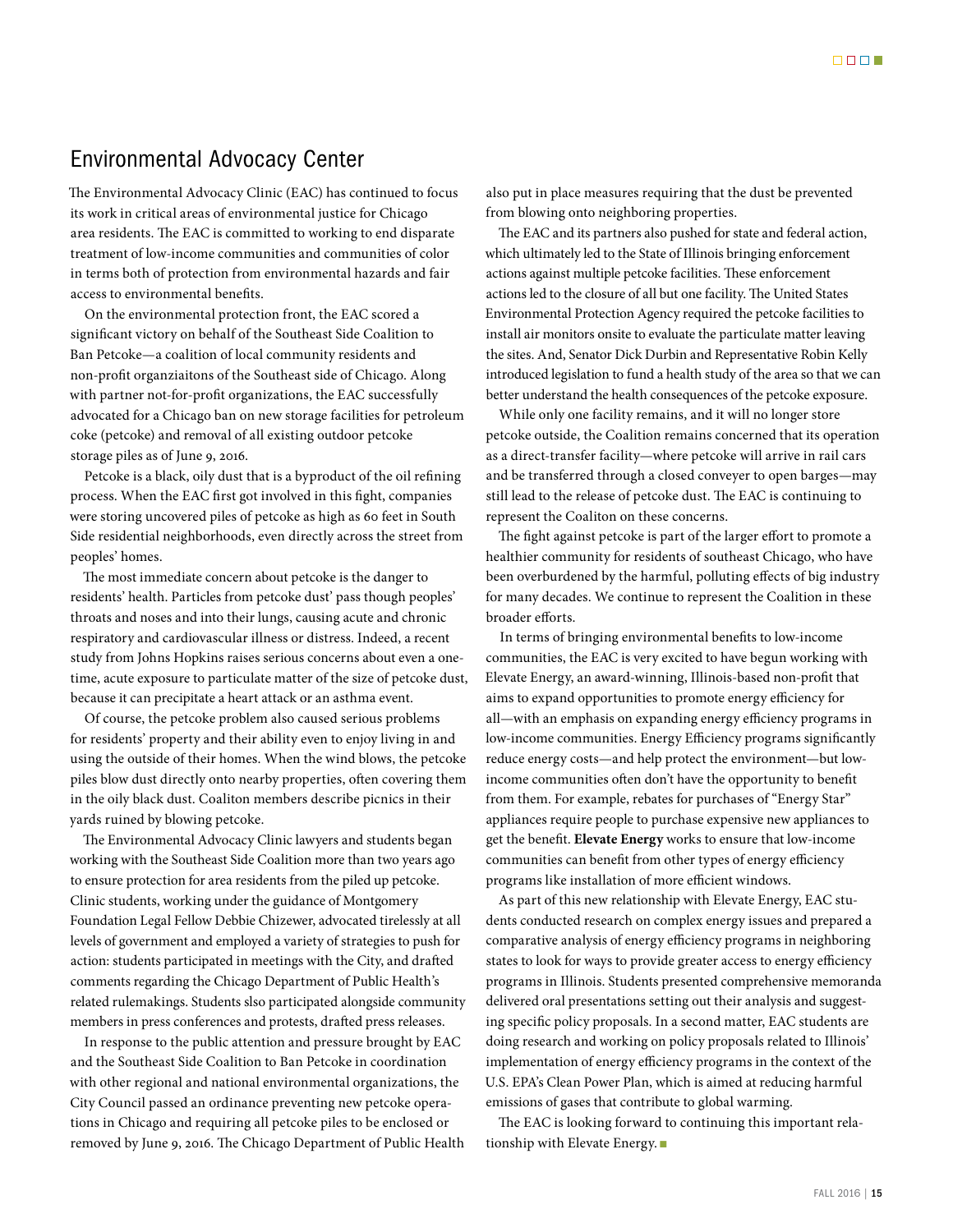## Children and Family Justice Center, Chicago Housing Authority to Launch Juvenile Reentry Assistance Program

As part of a national effort to assist young people who have had juvenile justice system involvement, the United States Department of Housing and Urban Development (HUD) and the Department of Justice (DOJ) launched a multi-state, multi-million dollar initiative to create the Juvenile Reentry Assistance Program (JRAP). The program is designed "to address the challenges justice-involved individuals face when trying to find work and a place to call home."

On Monday, April 25, HUD and DOJ announced that the Children and Family Justice Center (CFJC) at Northwestern Pritzker School of Law will partner with the Chicago Housing Authority (CHA) in the implementation of a program designed to assist system-involved youth in Chicago achieve successful transitions to adulthood.

The program will provide eligible CHA youth with information, legal representation, and social work support to alleviate the collateral consequences associated with a juvenile criminal record.

 "The promise that youthful transgressions will not follow young people for life is simply not true," said Julie Biehl (JD '86), Clinical Associate Professor of Law and Director of the Children and Family Justice Center, at the press conference announcing the grant.

"Even children who are arrested and not convicted have a juvenile

# Center on Wrongful Convictions of Youth Receives Federal Grant

The Center on Wrongful Convictions of Youth (CWCY) was one of five innocence organizations around the country to receive a Wrongful Convictions Review grant from the Bureau of Justice Assistance.

"This grant is a tribute to the work of CWCY co-directors Laura Nirider and Megan Crane," said Steven Drizin, cofounder of the CWCY.

"Laura and Megan are two of the brightest young stars in the wrongful convictions and juvenile justice worlds and this grant will enable them to continue their groundbreaking legal and reform work." $\blacksquare$ 

record. Those records follow them into adulthood and can seriously undermine their efforts to build lives for themselves by limiting their opportunities for school, housing, and jobs."

JRAP will assist eligible youth with expunging, sealing, and/or correcting juvenile or adult records as permitted by State law; it will also coordinate support services to mitigate collateral consequences. For example, JRAP attorneys will provide counseling regarding legal rights and obligations in searching for employment, reinstating revoked or suspended drivers' licenses, obtaining readmission to school, and creating or modifying child support orders and other family law matters.

The program was announced at the beginning of National Reentry Week, a new initiative to bring awareness to issues of fairness in the United States criminal justice system.

"Reconnecting young people who've paid their debt to society to decent jobs and housing allows them to turn the page and become active, productive members of their communities," said HUD Secretary Julián Castro. "These grants offer a helping hand to those who deserve a second chance so they have a real opportunity to reach their full potential." $\blacksquare$ 

## CFJC and Illinois Juvenile Justice Commission Issue Report on the Burden of Juvenile Records in Illinois

The Children and Family Justice Center partnered with the Illinois Juvenile Justice Commission on its report "Burdened for Life: The Myth of Juvenile Record Confidentiality and Expungement in Illinois." The report explains that Illinois laws and policies governing the treatment of court and arrest records of youth "threaten public safety, produce substantial unnecessary costs, and impede young people's ability to transition to productive adulthood."

Although state law long has emphasized the principle that a youth's mistakes should not brand that child for life, Illinois youth have been harmed by the erosion of confidentiality protections and the extreme difficulty and expense of erasing a record through the expungement process, according to the report.

In Illinois, tens of thousands of juveniles are arrested each year, and the largest majority of those arrests by far are for nonviolent offenses. Over the last decade, only three of every 1,000 arrests—less than one-third of one percent of juvenile arrests were expunged in Illinois, the study determined.  $\blacksquare$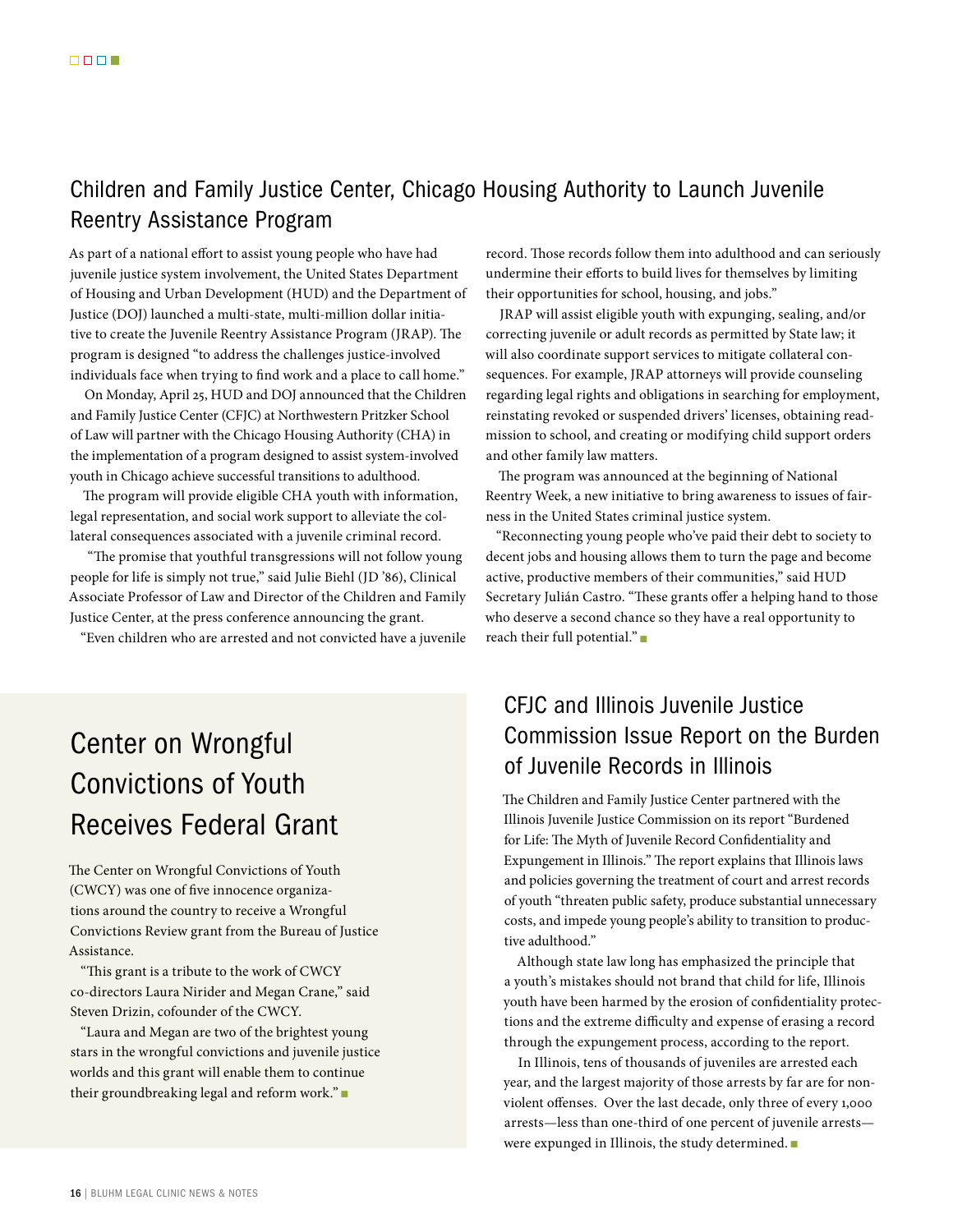## Tom and Diane Geraghty Receive UNICEF Chicago Humanitarian Awards

Thomas Geraghty (JD '69) and Diane Geraghty (JD '72) were honored at the UNICEF Chicago Humanitarian Awards Luncheon on Friday, September 23, as "strong, extraordinary leaders who are contributing locally and internationally to the improvement of children's lives."

Tom is the Class of 1967 James B. Haddad Professor of Law, director of the Northwestern Pritzker School of Law's Bluhm Legal Clinic, and associate dean of clinic education. Diane is A. Kathleen Beazley Chair in Children's Law, professor of law and director of the Civitas ChildLaw Center, and co-director of the Center for

"We have been fortunate enough to witness how UNICEF carries out its critical mission on the ground and the incredible commitment and integrity of those who work on behalf of children across the globe. Our hope is that others will be inspired to support UNICEF and its work—the challenges are real but so is the promise for a brighter future for all children that UNICEF offers."

—TOM AND DIANE GERAGHTY

Criminal Justice Research, Policy and Practice at Loyola University Chicago School of Law.

The Geraghtys, who met while working on juvenile court cases through the Bluhm Legal Clinic, have worked extensively on the legal rights of children both in the United States and abroad.

During Tom's tenure as director—a position he has held since 1976—the Clinic has opened the Children and Family Justice Center and the Center on Wrongful Convictions of Youth. He has also been active in various juvenile court reform projects,



including assessing the juvenile division of the Cook County Public Defender's Office and writing training materials for lawyers who represent children and parents.

Diane, who has taught at Loyola since 1977, developed the Civitas ChildLaw Center, the first law school program to integrate a traditional JD curriculum with a specialized course of study in

> children's law. The center is "devoted to teaching, scholarship, and service that forges connections among law, social work, medicine, psychiatry, education, and other disciplines key to child welfare."

The Geraghtys have served as consultants to UNICEF regarding the creation of juvenile courts in developing countries in Asia and in efforts to improve access to legal services for children in Africa. They have worked on UNICEF projects in Thailand, Vietnam, Ghana, Malawi and Senegal, where they coauthored a report on how to make legal aid child-friendly.

"We are so honored to receive the UNICEF Chicago Humanitarian Award," the Geraghtys told the Chicago Tribune in a recent interview. "We have been fortunate enough to witness how UNICEF carries out its critical mission on the ground and the incredible commitment and integrity of those who work on behalf of children across the globe. Our hope is that others will be inspired to support UNICEF and its work—the challenges are real but so is the promise for a brighter future for all children that UNICEF offers."

## Thomas Geraghty Honored by Federal Bar Association, Northwestern Law Alumni

Thomas Geraghty (JD '69), Class of 1967 James B. Haddad Professor of Law and director of the Bluhm Legal Clinic, received the Walter J. Cummings Award for distinguished pro bono service from the Federal Bar Association's Chicago Chapter at its Sixth Annual James B. Moran Membership Appreciation Event earlier this year.

The Chicago Chapter presents this award annually to an attorney for excellence in pro bono service. This year, the recipient was nominated by the U.S. District Court for the Northern District of

Illinois. The award is given in the name of longtime chapter board member and judge of the U.S. Court of Appeals or the Seventh Circuit, the late Walter J. Cummings, and was awarded to Geraghty for his work on the Jason Strong exoneration.

Geraghty was also announced as the winner of the Northwestern Pritzker School of Law 2016 Dawn Clark Netsch Award for Public Service. Dean Rodriguez will present the award at the Law School's fourth annual Alumni Awards Luncheon on October 21. <sup>n</sup>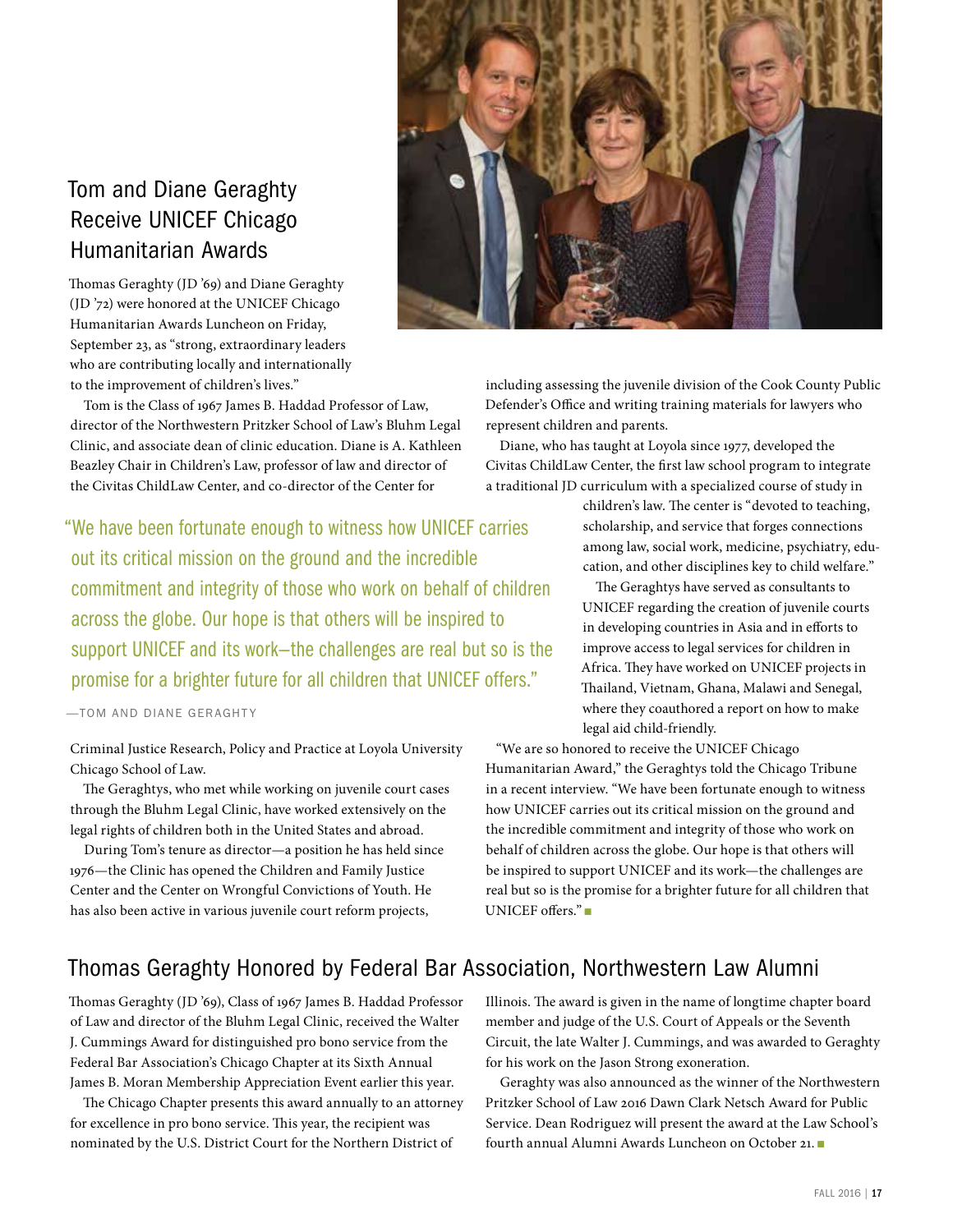## Faculty Publications

The following publications were authored by clinical faculty.



Bridget Arimond CLINICAL PROFESSOR OF LAW

"International Human Rights Advocacy by a Law School Clinic: Examples of Projects Undertaken by the

International Human Rights Advocacy Clinic at Northwestern University School of Law." *El interés público en América Latina: reflexiones desde educación legal clínica y el trabajo ProBono.* 2015.



#### Robert P. Burns WILLIAM W. GURLEY PROFESSOR OF LAW

"Social Science and the Ways of the Trial Court" in *Translating the Social World for Law: Linguistic Tools for a* 

*New Legal Realism.* Oxford University Press. 2016.

"Is Our Legal Order Just Another Bureaucracy?" *Loyola University Chicago Law Journal.* 2016.

"Popular Sovereignty and the Jury Trial." *Oñati Socio-Legal Series.* 2016.

#### Debbie Chizewer

MONTGOMERY FOUNDATION ENVIRONMENTAL LAW FELLOW

"Living with Water in a Climate-Changed World: Will U.S. Policy Sink or Swim?" *Environmental Law.*  2016.



#### Alison R. Flaum CLINICAL ASSOCIATE PROFESSOR OF LAW

"Transfer Evaluations in Juvenile Justice" in *Inside Forensic Psychology,* edited by Tiffany R. Mason (with

Antoinette Kavanaugh). 2016.



#### Carolyn Frazier CLINICAL ASSISTANT PROFESSOR OF LAW

"Burdened for Life: The Myth of Juvenile Record Confidentiality and Expungement in Illinois."

*Illinois Juvenile Justice Commission.* 2016.



#### *Economic, Social and Cultural Rights in Ethiopia.* 2016.

Thomas Geraghty CLASS OF 1967 JAMES B. HADDAD PROFESSOR OF LAW

#### Nancy C. Loeb CLINICAL ASSISTANT PROFESSOR OF LAW

"Lead Paint is Harming Hundreds of Thousands of Children." *Huffington Post.* 2016.

"The Sand Mines That Ruin Farmland." *New York Times.* 2016.

"Toxic Water Isn't Just in Michigan." *Time*. 2015. "EPA Lead Standards Leave Children Exposed to Harm." *The Hill*. 2015.



#### Steven Lubet EDNA B. AND EDNYFED H. WILLIAMS MEMORIAL PROFESSOR OF LAW

"Court Rightly Embraced a 'Living' Constitution in Death Penalty Case." *The National* 

*Law Journal.* 2016.

"Why Isn't Trump Using the Law to Back Up His Mouth?" *New Republic.* 2016.

"Bernie or Bust? The Lesson of 1968." *CNN* (with Jim Bendat). 2016.

"What Would Nino Do with Garland's Nomination?" *National Law Journal* (with Charles Gardner Geyh). 2016.

"Here's Betting That a Computer Can't Play Poker." *Chicago Tribune.* 2016.

"Move Forward on Filling Scalia's Supreme Court Seat." *Chicago Tribune.* 2016.

"Ted Cruz Must Recuse Himself on Scalia Replacement," *CNN.* 2016.

*The "Colored Hero" of Harper's Ferry: John Anthony Copeland and the War Against Slavery*. Cambridge University Press. 2015.

"Strength in 'Ober-Litionism.'" *Slate.* 2015.

"Ethnography on Trial." *The New Republic*. 2015.

"Ben Carson, a Paternity Case and the Death Penalty." *Chicago Tribune.* 2015.

"It's Time, U of I; Offer Controversial Scholar Steven Salaita a Job." *Chicago Tribune.* 2015.

#### Uzoamaka Nzelibe CLINICAL ASSOCIATE

PROFESSOR OF LAW "Americans are Helping Eight

Million People Break this Bad Law." *Reuters.* 2016.



Stephen F. Reed CLINICAL PROFESSOR OF LAW

"A Closer Look at Distance Learning: The Law and the Entrepreneur MOOC." *Lewis & Clark Law Review* (with

Esther Barron). 2015.

#### David Scheffer

MAYER BROWN/ROBERT A. HELMAN PROFESSOR OF LAW

"Maximizing Opportunities to Deter Further Atrocity Crimes." *Contemporary Issues Facing* 

*the International Criminal Court*. 2016.

"A Review of the Experiences of the Pre-Trial and Appeals Chambers of the International Criminal Court Regarding the Disclosure of Evidence." *International Criminal Law*, edited by Antonio Cassese, Florian Jeßberger, Robert Cryer and Urmila Dé. 2016.

"The United States and the International Criminal Court." *International Criminal Law*, edited by Antonio Cassese, Florian Jeßberger, Robert Cryer and Urmila Dé. 2016.

"The United Nations Security Council and International Criminal Justice." *International Criminal Law*, edited by Antonio Cassese, Florian Jeßberger, Robert Cryer and Urmila Dé. 2016.

"The Complex Crime of Aggression under the Rome Statute." *Cambridge Companion to* 

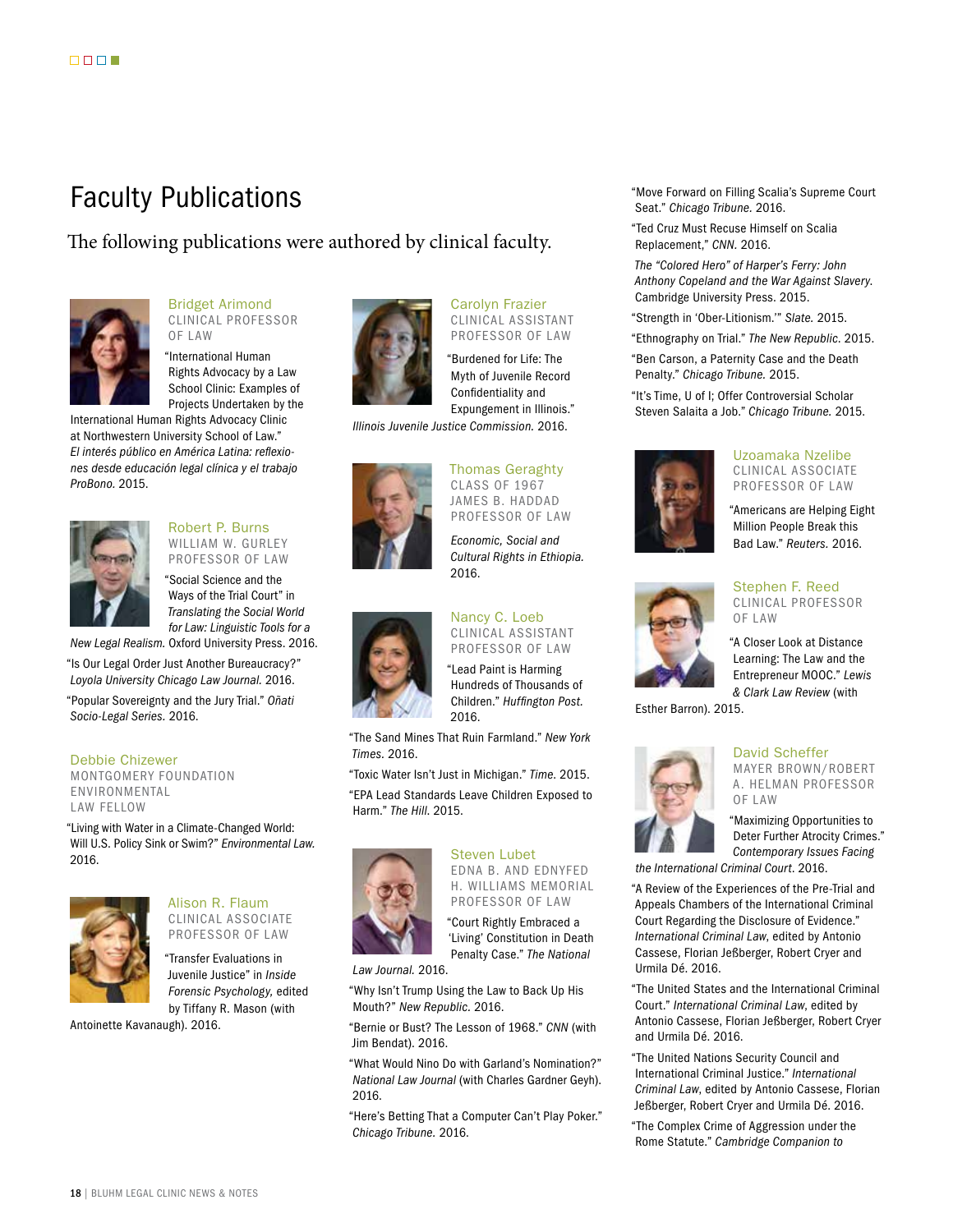*International Criminal Law*, edited by William Schabas. 2016.

"Justice Delayed, Not Denied, in Bosnia." *Project Syndicate.* 2016.

"The Corporate Joust with Morality." *Opinio Juris*  (with Caroline Kaeb). 2016.

"Is Violence Necessary to Topple a Dictator?" *Foreign Policy* (with Erica Chenoweth). 2016.

"Corporate Liability under the Rome Statute." *Harvard International Law Journal*. 2016.

"Reflections on Contemporary Responses to Atrocity Crimes." *Genocide Studies International*. 2016.

"The Impact of the War Crimes Tribunals on Corporate Liability for Atrocity Crimes under US Law." *Corporate Social Responsibility: Human Rights in the New Global Economy,* edited by Charlotte Walker-Said and John D. Kelly. 2015.

"Reflections on Extraordinary Chambers in the Courts of Cambodia." *Proceedings of the Eighth International Humanitarian Law Dialogs* (with Mark David Agrast & David M. Crane). 2015.

"The Fate of R2P in the Age of Retrenchment." *Globalizational and its Impact on the Future of Human Rights and International Criminal Justice,*  edited by M. Cherif Bassiouni. 2015.



Sarah O'Rourke Schrup HARRY B. REESE TEACHING PROFESSOR OF LAW

*Advanced Appellate Advocacy*  (with Carter G. Phillips, Susan E. Provenzano, and Jeffrey T.

Green). Aspen. 2016.



#### David M. Shapiro CLINICAL ASSISTANT PROFESSOR OF LAW

"To Seek a Newer World: Prisoners' Rights at the Frontier." *Michigan Law Review*. 2016.



Juliet Sorensen HARRY R. HORROW PROFESSOR IN INTERNATIONAL LAW

"Corruption in an Era of Climate Change: An Ever-Closing Circle?"

*Huffington Post*. 2015.



#### Northwestern PRITZKER SCHOOL OF LAW **Bluhm Legal Clinic**

NEWS & NOTES Fall 2016

ASSOCIATE DEAN AND DIRECTOR Thomas F. Geraghty

> ASSISTANT DEAN Steven A. Drizin

DIRECTOR, ADMINISTRATION & FINANCE Shericka Pringle

APPELLATE ADVOCACY CENTER Sarah O'Rourke Schrup, Director

BARTLIT CENTER FOR TRIAL ADVOCACY Steven Lubet, Director Robert P. Burns

CENTER FOR CRIMINAL DEFENSE Jeffrey Urdangen, Director Maria E. Hawilo

CENTER FOR EXTERNSHIPS Cindy Wilson, Director

CENTER FOR DEATH PENALTY DEFENSE Robert C. Owen, Director

CENTER FOR INTERNATIONAL HUMAN RIGHTS David J. Scheffer, Director Bridget Arimond, Director, LLM Program Stephen Sawyer Juliet Sorensen

CENTER ON NEGOTIATION AND MEDIATION Lynn P. Cohn, Director Alyson Carrel Daniel Gandert

CENTER ON WRONGFUL CONVICTIONS Karen L. Daniel, Director Andrea Lewis Judy Royal Gregory Swygert

CENTER ON WRONGFUL CONVICTIONS OF YOUTH Laura Nirider, Co-Director Megan Crane, Co-Director

CHILDREN AND FAMILY JUSTICE CENTER Julie Biehl, Director Alison Flaum, Legal Director Carolyn E. Frazier Shobha Mahadev Mariorie Moss Uzoamaka Emeka Nzelibe

> CIVIL LITIGATION CENTER John S. Elson Laurie Mikva

DONALD PRITZKER ENTREPRENEURSHIP LAW CENTER Esther Barron, Director Stephen Reed Darren Green

> ENVIRONMENTAL ADVOCACY CENTER Nancy Loeb, Director

INVESTOR PROTECTION CENTER J. Samuel Tenenbaum, Director

RODERICK AND SOLANGE MACARTHUR

JUSTICE CENTER Locke E. Bowman, Director Sheila Bedi David M. Shapiro Alexa Van Brunt Vanessa del Valle